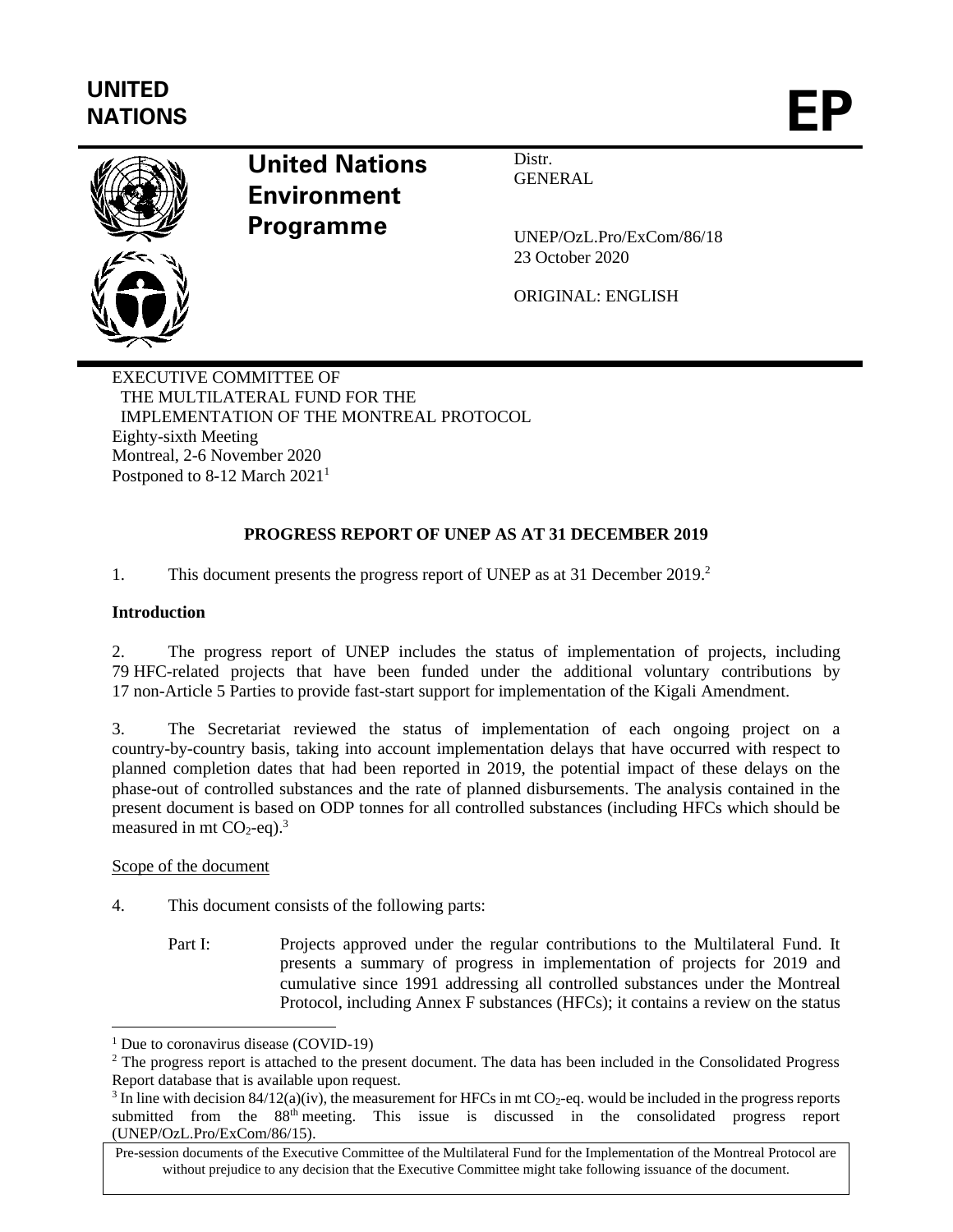of implementation of each ongoing<sup>4</sup> project at the country level; and it identifies projects with implementation delays and the potential impact on the phase-out of controlled substances, and projects with outstanding issues for consideration by the Executive Committee.

Part II: Projects approved under the additional voluntary contributions for fast-start support for HFC phase-down. It provides a summary on the status of implementation of HFC phase-down projects funded under the voluntary contributions.<sup>5</sup>

Recommendation.

- 5. The document also contains the following annexes:
	- Annex I: A summary status and a recommendation for each ongoing project with outstanding issues for consideration by the Executive Committee.
	- Annex II: An analysis of the progress report.

## **PART I: PROJECTS APPROVED UNDER THE REGULAR CONTRIBUTIONS TO THE MULTILATERAL FUND**

#### **Summary of progress in implementation of projects for 2019 and cumulative**

6. Implementation of projects and activities by UNEP for 2019 and cumulative since 1991 up to 31 December 2019, is summarized as follows:

- (a) **Phase-out:**<sup>6</sup> In 2019, zero ODP tonnes of consumption of controlled substances were phased out and 39.9 ODP tonnes of consumption of controlled substances were approved for phase-out. Since 1991, 1,575 ODP tonnes of consumption of controlled substances had been phased out, of an expected total of 2,211 ODP tonnes from projects approved (excluding cancelled and transferred projects);
- (b) **Disbursements/approvals:** In 2019, US \$17.61 million was disbursed and US \$20.99 million was planned for disbursement based on the 2018 progress report, representing a rate of disbursement of 84 per cent of that planned. Cumulatively, US \$285.93 million had been disbursed out of the total US \$329.48 million approved for disbursement (excluding agency support costs), representing a rate of disbursement of 87 per cent. In 2019, US \$19.26 million was approved for implementation;
- (c) **Number of projects completed:** In 2019, 92 projects were completed. Since 1991, 2,018 projects of the 2,360 projects approved (excluding closed or transferred projects) were completed, representing a completion rate of 86 per cent;

<sup>4</sup> Ongoing projects are all projects that were under implementation as at 31 December 2019. Key indicators of progress include: percentage of funds disbursed and percentage of projects that have begun disbursing funds; funding expected to be disbursed by the end of the year as a percentage of the approved funding; the average length of projected delay in implementation; and information provided in the remarks column in the progress report database.

<sup>&</sup>lt;sup>5</sup> In line with decision 84/12(b), a detailed progress report providing an overview of the objectives, status of implementation, key findings and lessons learned, the amounts of HFC phased out where applicable, the level of funds approved and disbursed and potential challenges in completing the projects and activities, is presented in the consolidated progress report (UNEP/OzL.Pro/ExCom/86/15).

<sup>6</sup> All the controlled substances under these projects were ozone-depleting substances.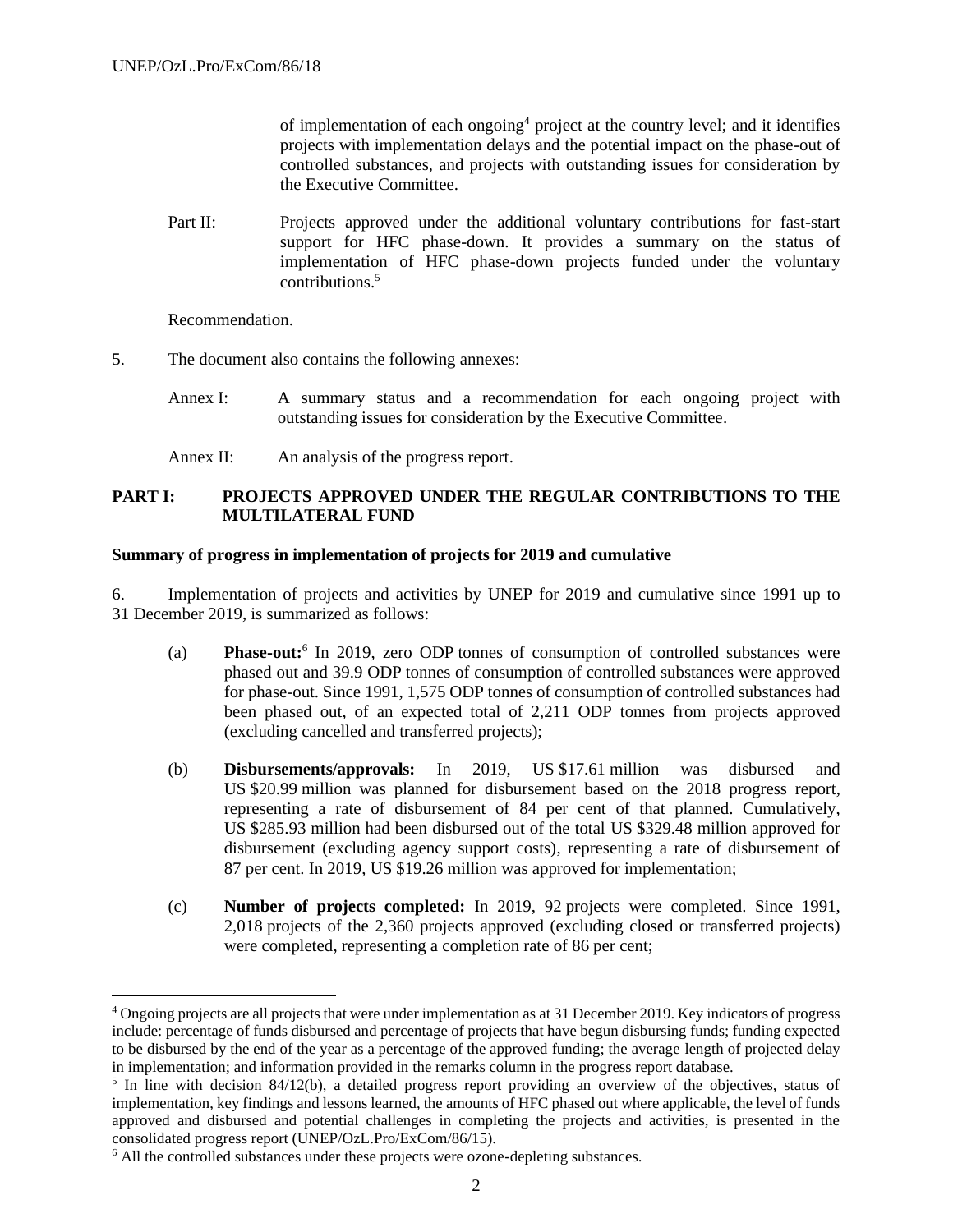- (d) **Speed of delivery – non-investment projects:** Projects that were completed in 2019 were completed on average 40 months after their approval. Since 1991, the average time for completion of non-investment projects has been 37 months after their approval. First disbursements under these projects occurred, on average, 11 months after they had been approved;
- (e) **Project preparation:** Of the 243 project preparation activities approved by the end of 2019, 187 have been completed, leaving 56 ongoing activities. In 2019, no project preparation activities have been completed;
- (f) **Implementation delays:** A total of 342 projects were under implementation at the end of 2019, experiencing, on average, a delay of 19 months. Twenty-five of these projects are classified as "projects with implementation delays"<sup>7</sup> that are subject to the procedures of project cancellation, as project preparation and IS are not subject to those procedures; and
- (g) **Multi-year agreements (MYAs)**: In 2019, 101 MYAs for HCFC phase-out management plans (HPMPs) were under implementation. Since 1991, 188 MYAs have been approved and 87 MYAs have been completed, representing a completion rate of 46 per cent.

## **Project implementation progress in 2019**

7. Further to the review process, a number of issues were discussed and satisfactorily addressed, except for 25 projects classified as projects with implementation delays (including 21 projects related to components of MYAs that are subject to procedures for project cancellation, in line with decision 84/45(c); and four enabling activities). Annex I to the present document presents those projects classified with implementation delays, and the Secretariat's recommendation requesting the submission of a report to the 87<sup>th</sup> meeting.

8. In addition, a number of issues were identified regarding projects or tranches of MYAs for the phase-out of HCFCs; renewal of IS projects; and enabling activities for HFC phase-down. These issues are also presented in Annex I to the present document. For each of these projects, a brief description on the status of implementation and the outstanding issues are presented and a recommendation is proposed for consideration by the Executive Committee.

9. Details of progress in implementation of projects associated with the HPMPs for Armenia,<sup>8</sup> Botswana,<sup>9</sup> Brunei Darussalam,<sup>10</sup> Burkina Faso,<sup>11</sup> Cabo Verde,<sup>12</sup> the Dominican Republic,<sup>13</sup> Ecuador,<sup>14</sup> El Salvador,<sup>15</sup> Eswatini,<sup>16</sup> Fiji,<sup>17</sup> the Gambia,<sup>18</sup> Guatemala,<sup>19</sup> Honduras,<sup>20</sup> India,<sup>21</sup> the Islamic Republic of

 $7$  Projects approved over 18 months with disbursement less than 1 per cent, or projects that had not been completed 12 months after the proposed completion date in the progress report (decision 22/61) (as demonstration projects, project preparation, and institutional strengthening (IS) are not subject to those procedures).

<sup>8</sup> UNEP/OzL.Pro/ExCom/86/38

<sup>9</sup> UNEP/OzL.Pro/ExCom/86/40

<sup>10</sup> UNEP/OzL.Pro/ExCom/86/42

<sup>11</sup> UNEP/OzL.Pro/ExCom/86/43

<sup>12</sup> UNEP/OzL.Pro/ExCom/86/44

<sup>13</sup> UNEP/OzL.Pro/ExCom/86/46

<sup>14</sup> UNEP/OzL.Pro/ExCom/86/47

<sup>15</sup> UNEP/OzL.Pro/ExCom/86/48

<sup>16</sup> UNEP/OzL.Pro/ExCom/86/49

<sup>17</sup> UNEP/OzL.Pro/ExCom/86/50

<sup>18</sup> UNEP/OzL.Pro/ExCom/86/51

<sup>19</sup> UNEP/OzL.Pro/ExCom/86/52

<sup>20</sup> UNEP/OzL.Pro/ExCom/86/53

<sup>21</sup> UNEP/OzL.Pro/ExCom/86/54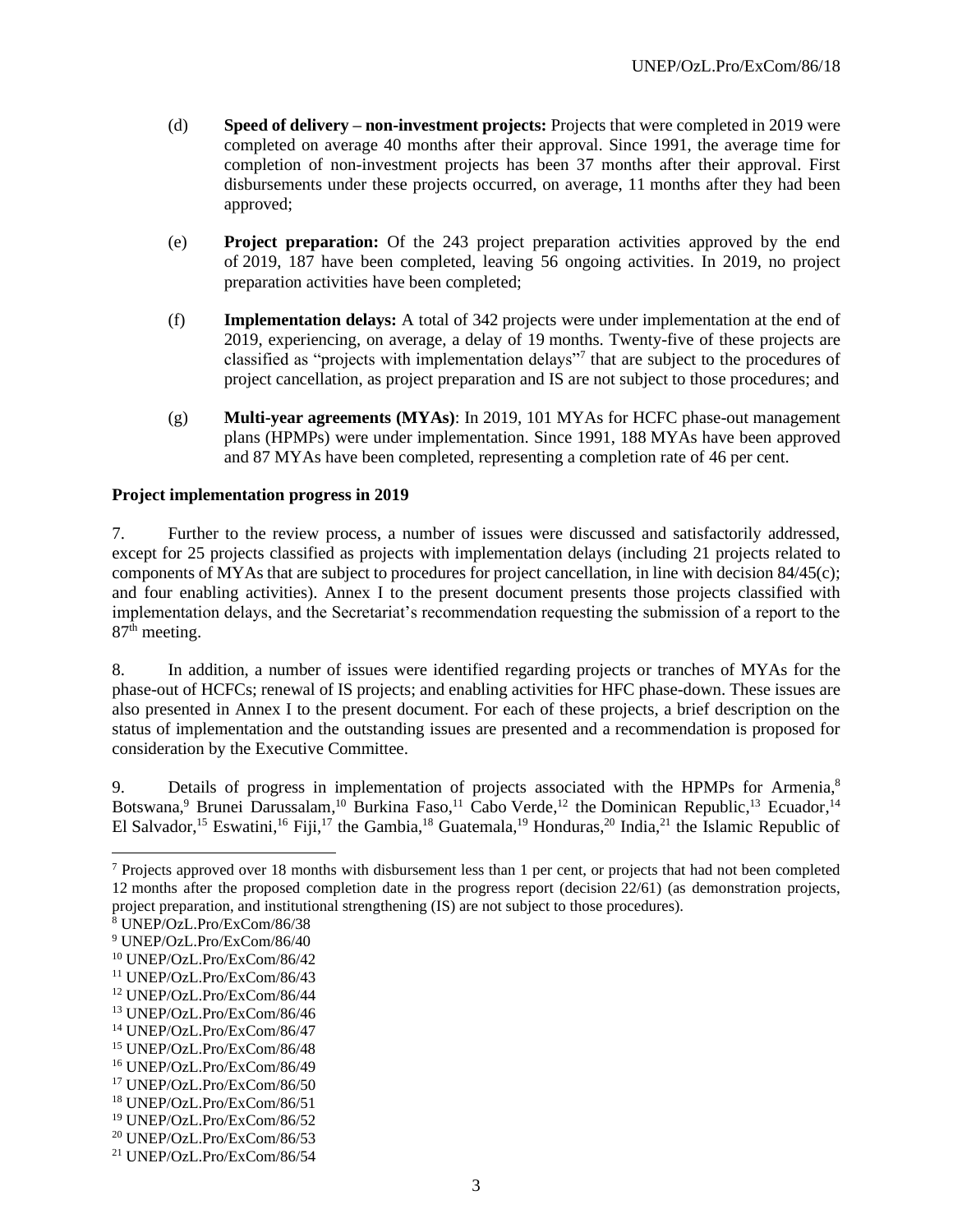Iran,<sup>22</sup> the Lao People's Democratic Republic,<sup>23</sup> Mongolia,<sup>24</sup> Myanmar,<sup>25</sup> Nepal,<sup>26</sup> Nicaragua,<sup>27</sup> Pacific Island Countries (the Cook Islands, Kiribati, the Marshall Islands, Micronesia (Federated States of), Nauru, Niue, Palau, Samoa, Solomon Islands, Tonga, Tuvalu, Vanuatu),<sup>28</sup> Paraguay,<sup>29</sup> Qatar,<sup>30</sup> Rwanda,<sup>31</sup> Saint Vincent and the Grenadines,<sup>32</sup> Sri Lanka,<sup>33</sup> Uganda,<sup>34</sup> Zambia<sup>35</sup> and Zimbabwe,<sup>36</sup> and reports on projects with specific reporting requirements<sup>37</sup> associated with Maldives (HPMP) and Tunisia (HPMP), and China (HPMP),<sup>38</sup> have been submitted to the 86<sup>th</sup> meeting. Recommendations for outstanding issues for these projects, including approval of extension requests, if any, are addressed in the relevant sections of those documents. The issues relating to the HPMPs for the Bahamas, Bahrain, Barbados, Belize, Benin, Burundi, Chad, the Comoros, the Congo, Djibouti, Dominica, Equatorial Guinea, Gabon, Grenada, Haiti, Kuwait, Mali, Mauritania, Mexico, the Niger, Pakistan, Saint Kitts and Nevis, Saint Lucia, South Sudan, Suriname and Togo, are addressed in the document on tranche submission delays.<sup>39</sup> Outstanding issues for the remaining ongoing projects not included in Annex I to the present document, and requests for extension of date of completion, are addressed below.

10. Of the 166 ongoing projects, excluding IS and project preparation, 60 projects have revised planned dates of completion since the 2018 progress report.

11. In line with decision  $82/11(c)(ii)$ , the Secretariat noted that renewal of IS projects for the Article 5 countries listed in Table 1 had not been submitted for the last two years. UNEP informed that it is planning to submit those renewal requests by the year indicated in Table 1. The main reasons for delays are large balances mainly on account of slow progress in implementation.

| Country                        | Plan for next renewal request |
|--------------------------------|-------------------------------|
| Algeria                        | 2021                          |
| Antigua and Barbuda            | 2021                          |
| <b>Belize</b>                  | 2021                          |
| <b>Botswana</b>                | 2021                          |
| Burundi                        | 2021                          |
| Central African Republic (the) | 2022                          |
| Congo (the)                    | 2021                          |
| Djibouti                       | 2021                          |
| Gabon                          | 2021                          |
| Grenada                        | 2021                          |

**Table 1: List of IS projects with no renewal requests submitted for the last two years** 

- <sup>27</sup> UNEP/OzL.Pro/ExCom/86/64
- <sup>28</sup> UNEP/OzL.Pro/ExCom/86/67
- <sup>29</sup> UNEP/OzL.Pro/ExCom/86/69
- <sup>30</sup> UNEP/OzL.Pro/ExCom/86/70
- <sup>31</sup> UNEP/OzL.Pro/ExCom/86/72
- <sup>32</sup> UNEP/OzL.Pro/ExCom/86/73
- <sup>33</sup> UNEP/OzL.Pro/ExCom/86/74
- <sup>34</sup> UNEP/OzL.Pro/ExCom/86/79
- <sup>35</sup> UNEP/OzL.Pro/ExCom/86/81
- <sup>36</sup> UNEP/OzL.Pro/ExCom/86/82
- <sup>37</sup> UNEP/OzL.Pro/ExCom/86/21
- <sup>38</sup> UNEP/OzL.Pro/ExCom/86/21/Add.1
- <sup>39</sup> UNEP/OzL.Pro/ExCom/86/24

<sup>22</sup> UNEP/OzL.Pro/ExCom/86/55

<sup>23</sup> UNEP/OzL.Pro/ExCom/86/58

<sup>24</sup> UNEP/OzL.Pro/ExCom/86/61

<sup>25</sup> UNEP/OzL.Pro/ExCom/86/62

<sup>26</sup> UNEP/OzL.Pro/ExCom/86/63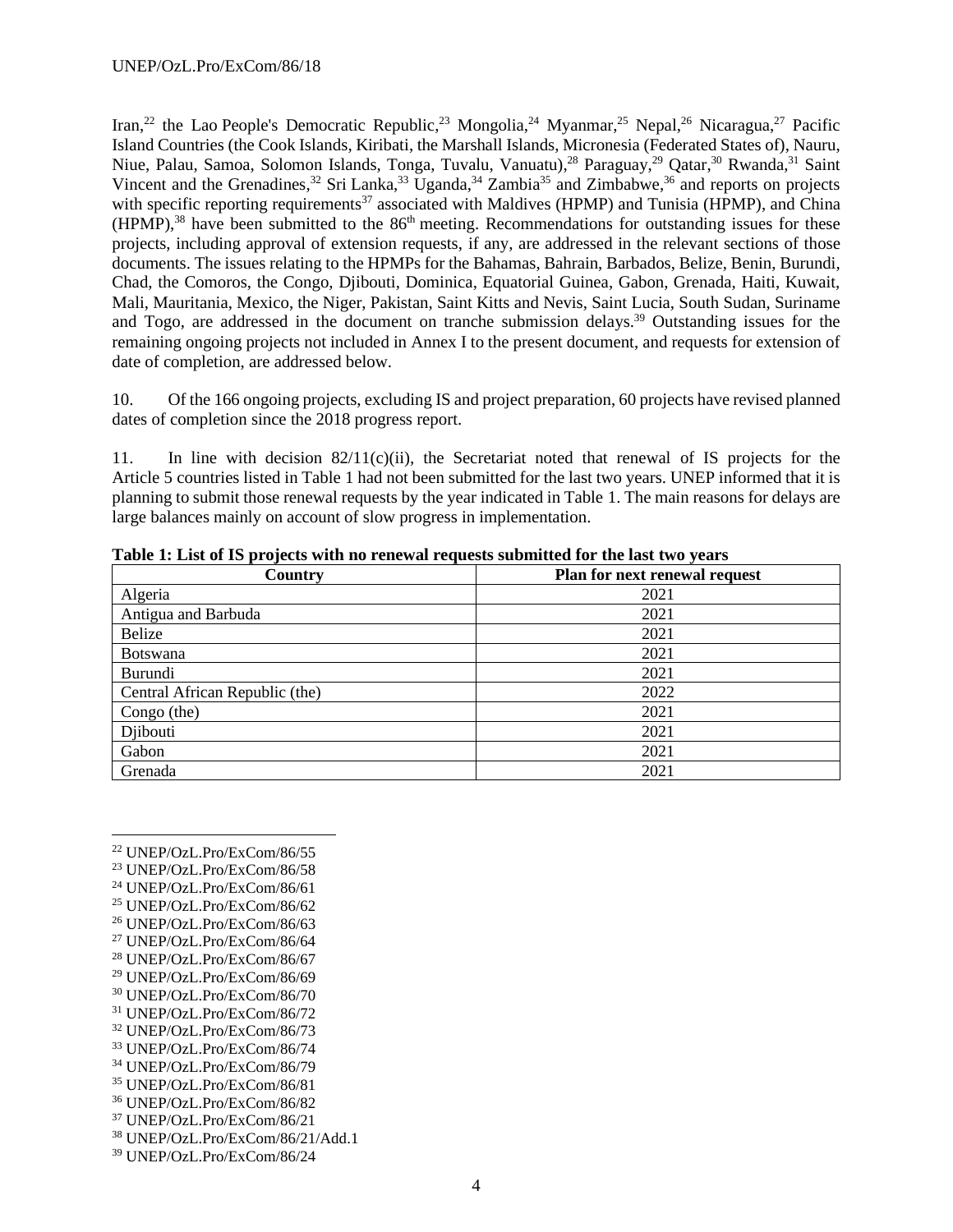| Country                          | Plan for next renewal request |
|----------------------------------|-------------------------------|
| Guatemala                        | 2021                          |
| Haiti                            | 2021                          |
| Kuwait                           | 2021                          |
| Mali                             | 2021                          |
| Morocco                          | 2021                          |
| Peru                             | 2021                          |
| Saint Kitts and Nevis            | 2021                          |
| Saint Vincent and the Grenadines | 2021                          |
| Saudi Arabia                     | 2021                          |
| South Sudan                      | 2021                          |

12. The Secretariat also noted that the IS project in Dominica has two ongoing phases, the current phase approved in 2017 and the previous phase approved in 2014. In line with decision  $82/11(c)(i)$ , UNEP has informed that balances from the phase approved in 2014 would be returned to the  $86<sup>th</sup>$  meeting.

13. In line with decision  $82/11(b)$ ,<sup>40</sup> UNEP has requested the extension of the duration of three projects relating to HPMPs for two countries, implementation of which is beyond the completion date as per their respective Agreements with the Executive Committee. The reasons for the requests for extension of completion dates for these projects are shown in Table 2.

|                             |                          | Disburs- |                                  | Original              | Date of                 |
|-----------------------------|--------------------------|----------|----------------------------------|-----------------------|-------------------------|
| <b>Country/Project code</b> | <b>Project title</b>     | ement    | <b>Status/issues</b>             | date of<br>completion | completion<br>requested |
|                             |                          | $(\%)$   |                                  |                       |                         |
| Iraq                        | HCFC phase-out           | $\Omega$ | Delays in implementation of      | 31 Dec 20             | 30 Jun 21               |
| IRQ/PHA/84/TAS/28           | management plan          |          | activities in the servicing      |                       |                         |
|                             | (stage I, third tranche) |          | sector and regulations           |                       |                         |
|                             | (refrigeration           |          | development due to recent        |                       |                         |
|                             | servicing sector)        |          | changes in the national ozone    |                       |                         |
|                             |                          |          | unit and restrictions related to |                       |                         |
|                             |                          |          | COVID-19 pandemic                |                       |                         |
| Serbia                      | HCFC phase-out           | 18       | Delays in training activities    | 31 Dec 20             | 31 Mar 21               |
| YUG/PHA/79/TAS/47           | management plan          |          | for customs officers and         |                       |                         |
|                             | (stage I, third tranche) |          | technology round table due to    |                       |                         |
|                             |                          |          | COVID-19 pandemic                |                       |                         |
| Serbia                      | HCFC phase-out           | $\theta$ | Delays in training activities    | 31 Dec 20             | 31 Mar 21               |
| YUG/PHA/84/TAS/52           | management plan          |          | for environment inspectors       |                       |                         |
|                             | (stage I, fourth         |          | and technology round table       |                       |                         |
|                             | tranche)                 |          | due to COVID-19 pandemic         |                       |                         |

**Table 2. HPMP projects for which an extension of the completion dates has been requested**

14. The Executive Committee may wish to approve the extension, to the date indicated in the last column, of the HPMPs contained in Table 2 above.

## Stage I of the HPMP for Saudi Arabia

15. Stage I of the HPMP for Saudi Arabia, approved at the 68<sup>th</sup> meeting<sup>41</sup> and under implementation by UNIDO (lead agency) and UNEP (cooperating agency), had experienced major implementation delays. At its 84<sup>th</sup> meeting, the Executive Committee considered document UNEP/OzL.Pro/ExCom/84/25 on Tranche submission delays and urged the Government of Saudi Arabia through UNIDO to submit to the

<sup>&</sup>lt;sup>40</sup> Any request for an extension would have to be submitted for approval by the Executive Committee in advance of the project completion date, noting that no new commitments were to be made before the extension had been approved.  $41$  Four stand-alone extruded polystyrene foam projects were approved at the  $62<sup>nd</sup>$  meeting and subsequently subsumed in stage I of the HPMP.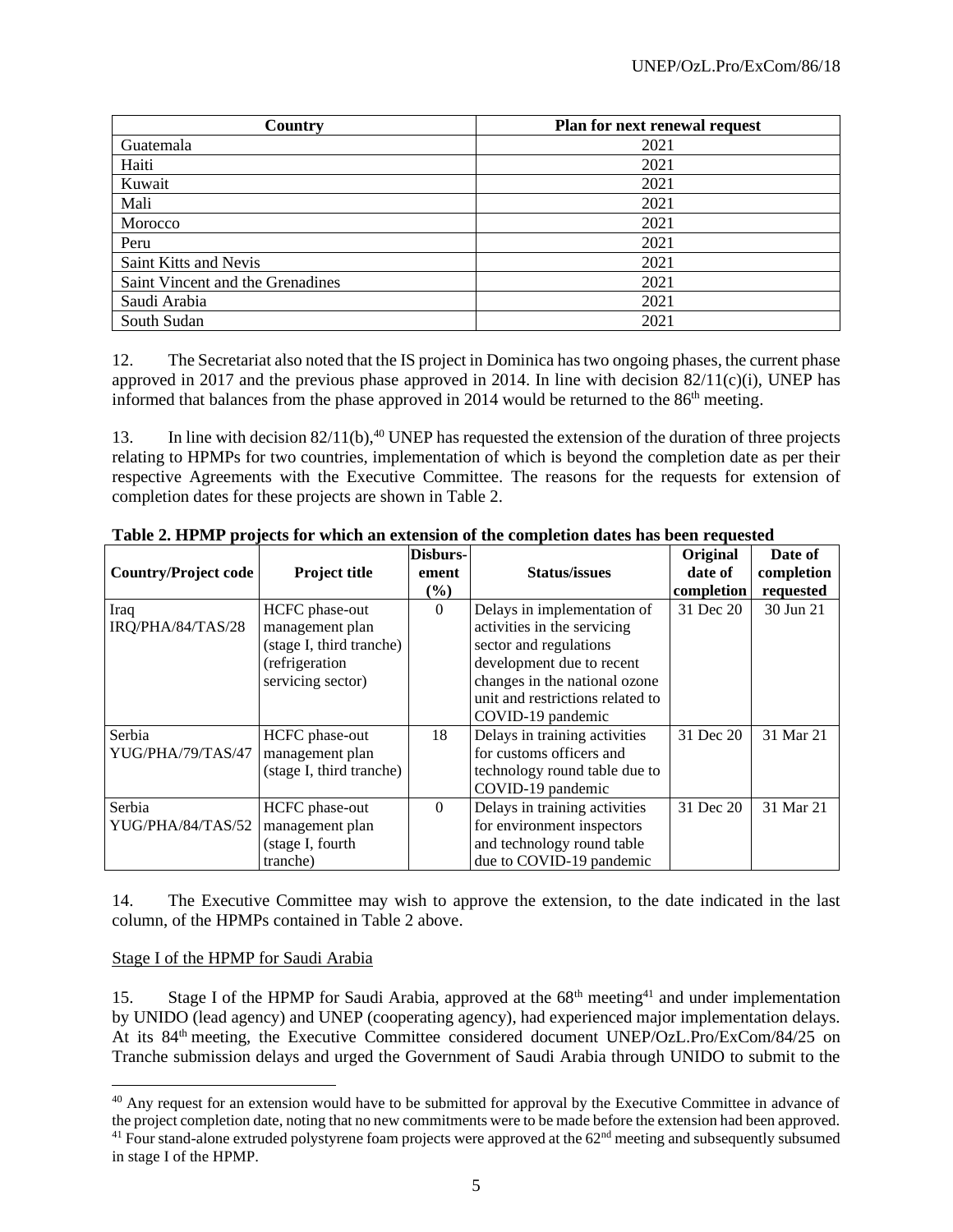85th meeting (i) a comprehensive report demonstrating that the conditions specified in Appendix 8-A of its Agreement had been met;<sup>42</sup> (ii) the request for the fifth (2016) tranche, with a revised plan of action to take into account the reinstatement of the funds that had been returned to the 81<sup>st</sup> meeting in line with decisions  $77/54(f)$  and  $81/2(a)(xii)$  and the reallocation of the 2016 and subsequent tranches; and (iii) the verification of consumption for 2016, 2017, 2018 and 2019. The Committee also decided that if this information was not received to the 85<sup>th</sup> meeting, stage I of the HPMP would be cancelled and the country could submit a request for project preparation for stage II (decision  $84/45(b)$ ).<sup>43</sup> On 3 February 2020, the Secretariat sent a letter to the Government of Saudi Arabia informing the country of the decision adopted by the Committee.

16. At the 85<sup>th</sup> meeting, UNIDO did not submit the requested information, and therefore, the project should be cancelled. During the review process of the 2019 progress reports, the Secretariat had extensive discussions with UNIDO and UNEP on the cancellation of the project components of the HPMP (eight under UNIDO and three under UNEP).<sup>44</sup> During the discussions, the Secretariat was informed that the Government of Saudi Arabia agreed to make every possible efforts to prepare the progress reports and comply with the project conditions as stipulated in decision 84/45(b), but did not perceive as a decision for project cancellation.

17. The three project components under UNEP's implementation include two activities in the refrigeration servicing sector and one technical assistance in the foam sector, as shown in Table 3. The Secretariat noted that:

- (a) The technical assistance in the foam sector approved under the first funding tranche was no longer required given that HCFC-141b has been phased-out since 2018; it was, therefore, agreed to cancel this project component and return the funding balance to the  $86<sup>th</sup>$  meeting;
- (b) Several of the activities of the refrigeration servicing sector approved under the first funding tranche were under implementation and could not be completed due to COVID-19 pandemic; in addition, after lengthy negotiations where all issues with the Government were addressed and after receiving assurance that the activities would be implemented in an expedited manner, UNEP signed an agreement with the Government and transferred US \$107,250 under the fourth funding tranche. Under these circumstances, it was agreed that UNEP would continue implementing all the ongoing activities in the refrigeration servicing sector, on the understanding that: UNEP would submit annual progress reports to the last meeting of the Committee of each year until their completion; the Executive Committee would only consider stage II of the HPMP after the project completion report and the financial completion report of stage I of the HPMP have been submitted, and all funding balances have been returned to the Multilateral Fund; and the amount

 $42$  The conditions specified in Appendix 8-A are: (a) banning of disposable refrigerant containers for HCFC refrigerants; (b) introducing a certification scheme for refrigeration technicians, requiring certain standards of training and equipment; (c) introducing a system regulating access to refrigerant only to entities where certified technicians are carrying out and supervising the work on servicing refrigeration and air-conditioning systems, (i) taking into account the rate of increase of certified personnel, and ensuring that training efforts are carried out timely; and (ii) with means to discourage that supervising of uncertified personnel by certified technicians is carried out only in a perfunctory manner; and (d) developing and submitting with the 2015 tranche request a strategy to strongly encourage end-users of refrigeration and air-conditioning equipment to carry out leak detection and repair measures in case of refrigerant losses from refrigeration and air-conditioning systems, and committing to implement the strategy during the remainder of the HPMP without additional cost.

 $43$  The decision on stage I of the HPMP for Saudi Arabia is contained in Annex IX to the report of the  $84<sup>th</sup>$  meeting (UNEP/OzL.Pro/ExCom/84/75).

<sup>&</sup>lt;sup>44</sup> Issues related to the eight components under UNIDO's implementation are presented in document UNEP/OzL.Pro/ExCom/86/19.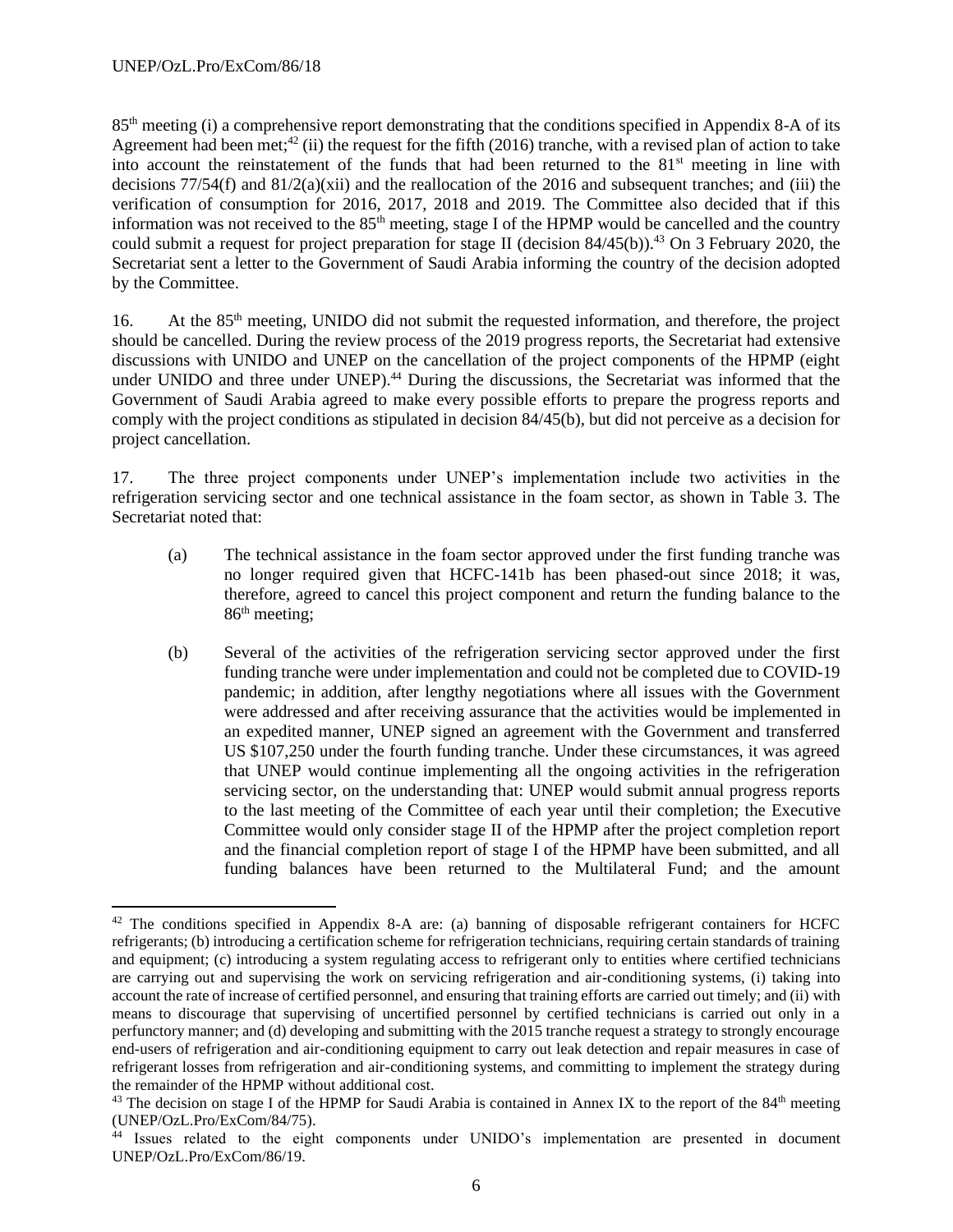of US \$107,250 transferred under the fourth funding tranche will be deducted from the total funding that will be approved for stage II of the HPMP when submitted.

|  |  | Table 3. Ongoing tranches of stage I of the HPMP for Saudi Arabia under implementation by UNEP |
|--|--|------------------------------------------------------------------------------------------------|
|  |  |                                                                                                |

| <b>Project code</b> | <b>Funding tranche</b>              | <b>Disbursement</b><br>$\frac{6}{6}$ | <b>Status</b>                                                                                                                                                   |
|---------------------|-------------------------------------|--------------------------------------|-----------------------------------------------------------------------------------------------------------------------------------------------------------------|
| SAU/PHA/68/TAS/18   | First (foam sector plan)            |                                      | Not required given that HCFC-141b has been<br>phased out since 2018; project component to be<br>cancelled and funding balance returned to the<br>$86th$ meeting |
| SAU/PHA/68/TAS/16   | First (refrigeration<br>servicing)  | 71                                   | Implementation delayed due to COVID-19<br>pandemic; ongoing activities need to be<br>completed                                                                  |
| SAU/PHA/77/TAS/32   | Fourth (refrigeration<br>servicing) | 6                                    | A new small-scale funding agreement (SSFA)<br>in the amount of US \$107,250 was signed in<br>June 2020; additional time is needed for<br>completion             |

## **PART II: PROJECTS APPROVED UNDER THE ADDITIONAL VOLUNTARY CONTRIBUTIONS FOR FAST-START SUPPORT FOR HFC PHASE-DOWN**

18. As of 31 December 2019, the Executive Committee had approved 79 HFC-related projects under the additional voluntary contributions amounting to US \$8,351,000 (excluding agency support costs). A summary of the status of these projects is presented in Table 4.

**Table 4. Status of approved HFC-related projects as of the end of 2019**

| Number of projects                            |    |                      |                            | Funding $(US \$ )^* |                    |                |                                      |
|-----------------------------------------------|----|----------------------|----------------------------|---------------------|--------------------|----------------|--------------------------------------|
| <b>Type</b>                                   |    | Approved   Completed | $\frac{6}{9}$<br>completed |                     | Approved Disbursed | <b>Balance</b> | $\mathbf{O}_\mathbf{O}$<br>disbursed |
| Technical assistance -<br>Enabling activities | 79 |                      |                            | 8.351,000           | 2,783,114          | 5.567.886      |                                      |

\*Excludes agency support costs.

19. As of the end of 2019, of the 79 enabling activities approved, six had been completed. Extension of the completion dates of 72 out of 73 ongoing enabling activities was approved at the  $83<sup>rd</sup>$  meeting (25 projects), at the 84<sup>th</sup> meeting (42 projects) and at the 85<sup>th</sup> meeting (five projects); these activities are at various stages of implementation.

20. Of the total cumulative funding approved of US \$8,351,000, US \$2,783,114 had been disbursed, representing a disbursement rate of 33 per cent.

## **Recommendation**

- 21. The Executive Committee may wish:
	- (a) To note the progress report of UNEP as at 31 December 2019 contained in document UNEP/OzL.Pro/ExCom/86/18;
	- (b) To approve the recommendations related to ongoing projects with specific issues contained in Annex I to the present document;
	- (c) To request UNEP to return to the  $86<sup>th</sup>$  meeting the remaining balances amounting to US \$30,000 from the institutional strengthening project for Dominica (phase VI: 4/2014-3/2016) (DMI/SEV/72/INS/21) in line with decision 82/11(c)(i);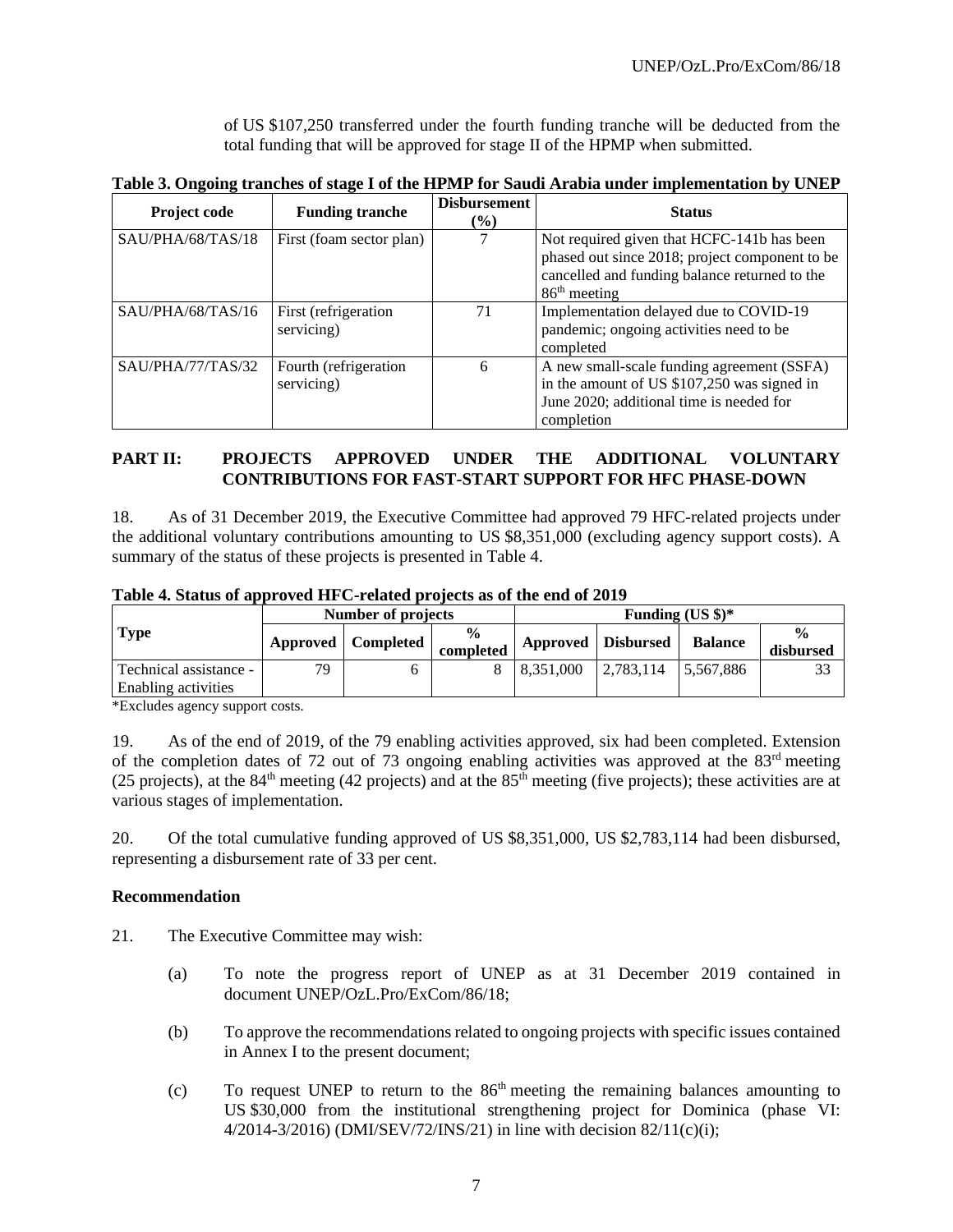- (d) To approve the extension, to 30 June 2021, of the HCFC phase-out management plan (HPMP) for Iraq (stage I, third tranche) (IRQ/PHA/84/TAS/28), to allow UNEP to complete the remaining servicing sector activities, noting the difficult situation in the country;
- (e) To approve the extension, to 31 March 2021, of the HPMP for Serbia (stage I, third and fourth tranches) (YUG/PHA/79/TAS/47 and YUG/PHA/84/TAS/52), to allow UNEP to complete remaining customs and enforcement training activities;
- (f) With regard to the HPMP for Saudi Arabia:
	- (i) To cancel the HPMP for Saudi Arabia (stage I, first tranche) (polyurethane foam sector plan) (SAU/PHA/68/TAS/18), in line with decision 84/45(b) and (c), and request UNEP to return the remaining balances amounting to US \$13,576 to the  $86<sup>th</sup>$  meeting;
	- (ii) To request UNEP to submit an annual progress report on the implementation of remaining activities of the HPMP for Saudi Arabia (stage I, first and fourth tranches) (refrigeration servicing, custom training and monitoring) (SAU/PHA/68/TAS/16 and SAU/PHA/77/TAS/32) to the last meeting of the Executive Committee of each year until their completion;
	- (iii) To note that stage II of the HPMP for Saudi Arabia would only be considered after the project completion report and the financial completion report of stage I of the HPMP have been submitted, and all funding balances have been returned to the Multilateral Fund; and
	- (iv) To further note that the amount of US \$107,250 transferred under the fourth tranche (SAU/PHA/77/TAS/32) will be deducted from the total funding that will be approved for stage II of the HPMP when submitted.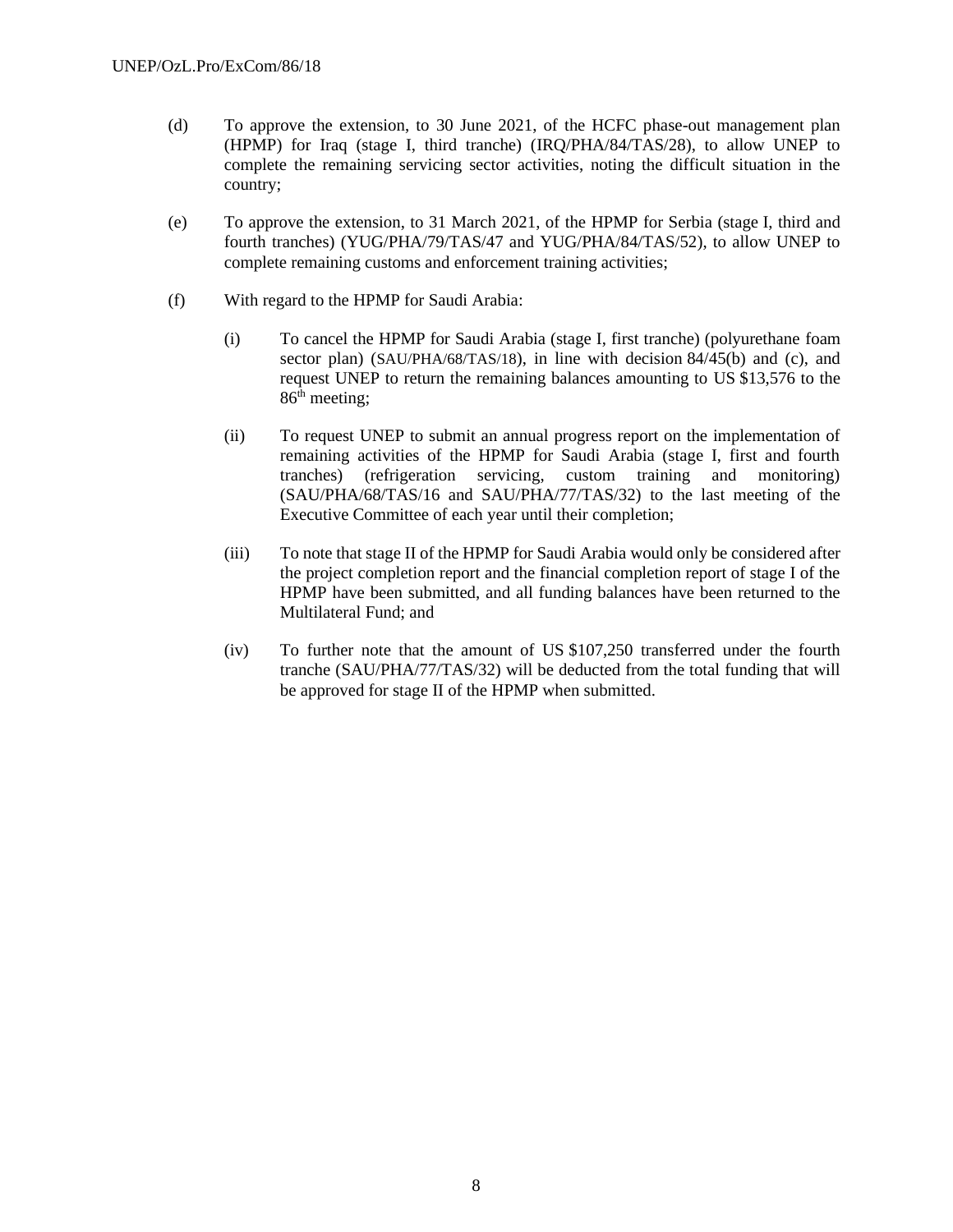## **Annex I**

## **ONGOING PROJECTS WITH OUTSTANDING ISSUES IN THE PROGRESS REPORT FOR UNEP**

| Country/project code     | <b>Project title</b>                     | <b>Disbursement</b><br>(%) | <b>Status/Issues</b>                  | <b>Recommendation</b>                                         |
|--------------------------|------------------------------------------|----------------------------|---------------------------------------|---------------------------------------------------------------|
| Algeria                  | Extension of the institutional           | $\theta$                   | No progress due to administrative     | To request a status report to the $87th$ meeting on           |
| ALG/SEV/73/INS/81        | strengthening project (phase VI:         |                            | matters and COVID-19 pandemic         | the level of funds disbursement and on                        |
|                          | 12/2014-11/2016)                         |                            |                                       | implementation progress                                       |
| Antigua and Barbuda      | Extension of institutional strengthening | $\overline{0}$             | Low disbursement due to delays in     | To request a status report to the 87 <sup>th</sup> meeting on |
| ANT/SEV/73/INS/16        | project (phase V: 1/2015-12/2016)        |                            | progress and financial reporting by   | the submission of the progress and financial                  |
|                          |                                          |                            | the national ozone unit (NOU)         | report and on the level of funds disbursement                 |
| Antigua and Barbuda      | Preparation of a HCFC phase-out          | 99                         | Delayed as the project is still under | To request a status report to the $87th$ meeting on           |
| ANT/PHA/73/PRP/17        | management plan (stage II)               |                            | review by the Government and due      | the submission of stage II                                    |
|                          |                                          |                            | to COVID-19 pandemic                  |                                                               |
| Bahamas (the)            | HCFC phase-out management plan           | $\theta$                   | 18 months delays                      | To request UNEP to report to the $87th$ meeting               |
| BHA/PHA/80/TAS/26        | (stage I, third tranche)                 |                            |                                       | on this project with implementation delays                    |
| Bahamas (the)            | Verification report on the               | $\overline{0}$             | Verification progress delayed due to  | To request a status report to the $87th$ meeting on           |
| BHA/PHA/82/TAS/27        | implementation of the HCFC phase-out     |                            | slow progress in third tranche        | the preparation of the verification report and on             |
|                          | management plan                          |                            | activities                            | the submission of the fourth tranche                          |
| <b>Barbados</b>          | HCFC phase-out management plan           | 41                         | 12 months delays                      | To request UNEP to report to the $87th$ meeting               |
| BAR/PHA/80/TAS/26        | (stage I, second tranche)                |                            |                                       | on this project with implementation delays                    |
| Botswana                 | Extension of institutional strengthening | $\overline{0}$             | Signing of small-scale funding        | To request a status report to the $87th$ meeting on           |
| BOT/SEV/76/INS/19        | project (phase V: 6/2016-7/2018)         |                            | agreement (SSFA) has been             | the signing of the SSFA                                       |
|                          |                                          |                            | delayed; and institutional changes    |                                                               |
| Central African Republic | Extension of the institutional           | $\Omega$                   | Delayed due to security situation in  | To request a status report to the $87th$ meeting on           |
| (the)                    | strengthening project (phase VI: 1/2013- |                            | the country; difficulty in continuing | the level of funds disbursement and on                        |
| CAF/SEV/68/INS/23        | 12/2014                                  |                            | implementation                        | implementation progress                                       |
| Chile                    | HCFC phase-out management plan           | 17                         | Low disbursement due to delays in     | To request a status report to the $87th$ meeting on           |
| CHI/PHA/76/TAS/191       | (stage II, first tranche) (refrigeration |                            | administrative approval               | implementation progress                                       |
|                          | servicing sector)                        |                            |                                       |                                                               |
| Colombia                 | HCFC phase-out management plan           | 80                         | 12 months delays                      | To request UNEP to report to the 87 <sup>th</sup> meeting     |
| COL/PHA/75/TAS/93        | (stage II, first tranche) (technical     |                            |                                       | on this project with implementation delays                    |
|                          | assistance in policies formulation and   |                            |                                       |                                                               |
|                          | implementation)                          |                            |                                       |                                                               |
| Colombia                 | HCFC phase-out management plan           | 8                          | 12 months delays                      | To request UNEP to report to the 87 <sup>th</sup> meeting     |
| COL/PHA/81/TAS/105       | (stage II, second tranche) (technical    |                            |                                       | on this project with implementation delays                    |
|                          | assistance in policies formulation and   |                            |                                       |                                                               |
|                          | implementation)                          |                            |                                       |                                                               |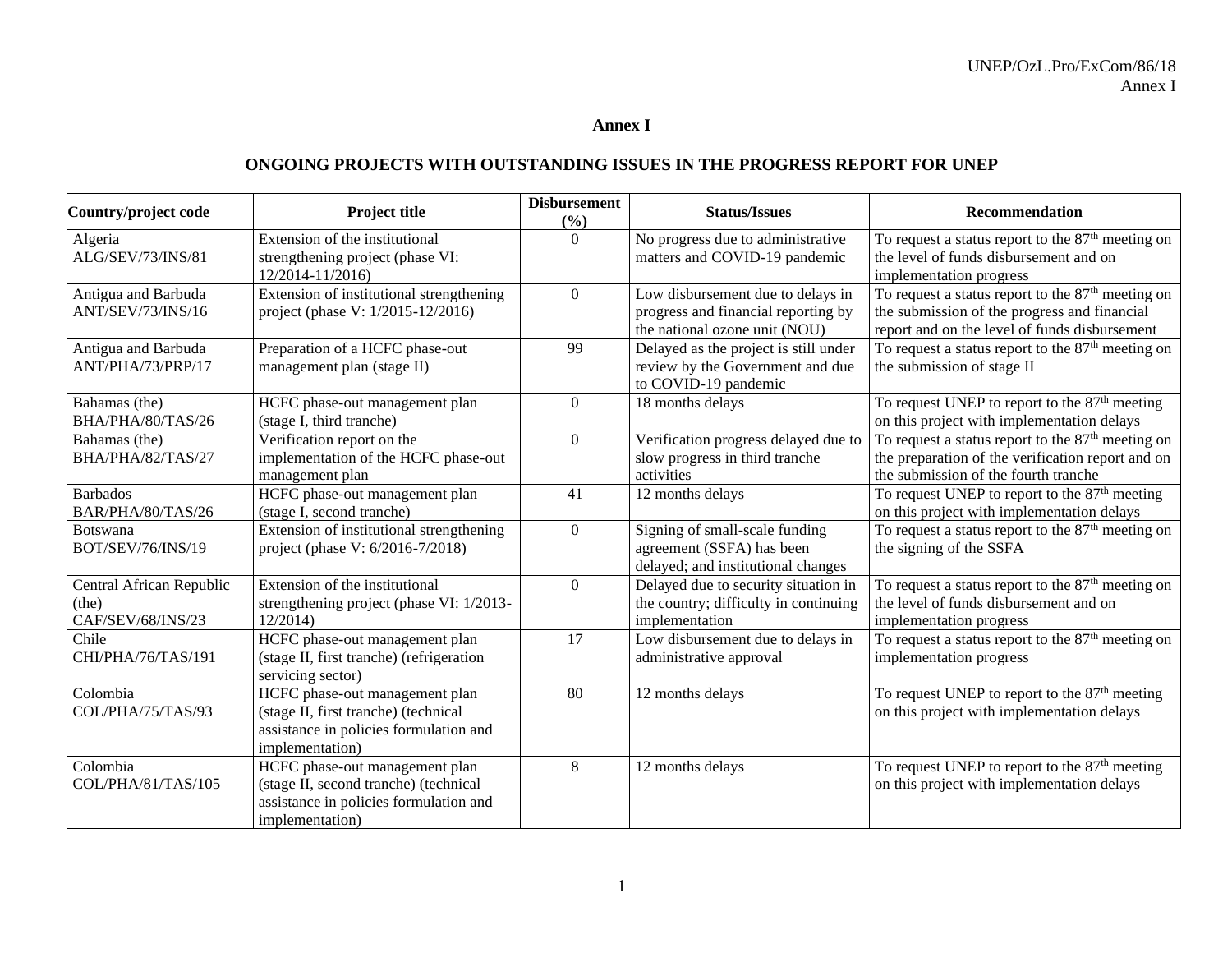## UNEP/OzL.Pro/ExCom/86/18 Annex I

| Country/project code                                           | Project title                                                                                   | <b>Disbursement</b><br>(%) | <b>Status/Issues</b>                                                                                                                          | Recommendation                                                                                                                                                                                                                  |
|----------------------------------------------------------------|-------------------------------------------------------------------------------------------------|----------------------------|-----------------------------------------------------------------------------------------------------------------------------------------------|---------------------------------------------------------------------------------------------------------------------------------------------------------------------------------------------------------------------------------|
| Congo (the)<br>PRC/PHA/76/TAS/30                               | HCFC phase-out management plan<br>(stage I, third tranche)                                      | $\overline{0}$             | $\overline{12}$ and $\overline{18}$ months delays                                                                                             | To request UNEP to report to the $87th$ meeting<br>on this project with implementation delays                                                                                                                                   |
| Democratic Republic of the<br>Congo (the)<br>DRC/PHA/79/PRP/43 | Preparation of a HCFC phase-out<br>management plan (stage II)                                   | $\mathbf{0}$               | Delayed recruitment of consultant<br>and COVID-19 pandemic                                                                                    | To request a status report to the $87th$ meeting on<br>the submission of stage II                                                                                                                                               |
| Democratic Republic of the<br>Congo (the)<br>DRC/PHA/80/TAS/44 | HCFC phase-out management plan<br>(stage I, third tranche)                                      | 99                         | 12 months delays                                                                                                                              | To request UNEP to report to the $87th$ meeting<br>on this project with implementation delays                                                                                                                                   |
| Dominica<br>DMI/PHA/62/TAS/19                                  | HCFC phase-out management plan<br>(stage I, first tranche)                                      | 12                         | 12 months delays                                                                                                                              | To request UNEP to report to the $87th$ meeting<br>on this project with implementation delays                                                                                                                                   |
| Dominica<br>DMI/SEV/80/INS/23                                  | Additional emergency assistance for<br>institutional strengthening                              | $\overline{0}$             | No disbursement as the SSFA has<br>not been signed                                                                                            | To request a status report to the $87th$ meeting on<br>the signing of the SSFA and on the level of<br>funds disbursement                                                                                                        |
| Dominica<br>DMI/SEV/80/TAS/01+                                 | Enabling activities for HFC phase-down                                                          | $\overline{0}$             | 18 months delays                                                                                                                              | To request UNEP to report to the 87 <sup>th</sup> meeting<br>on this project with implementation delays                                                                                                                         |
| Dominica<br>DMI/SEV/81/INS/24                                  | Extension of the institutional<br>strengthening project (phase VII:<br>$6/2018 - 5/2020$ )      | $\Omega$                   | No disbursement as the SSFA has<br>not been signed                                                                                            | To request a status report to the 87 <sup>th</sup> meeting on<br>the signing of the SSFA and on the level of<br>funds disbursement                                                                                              |
| Egypt<br>EGY/PHA/79/TAS/131                                    | HCFC phase-out management plan<br>(stage II, first tranche) (refrigeration<br>servicing sector) | 85                         | 12 months delays                                                                                                                              | To request UNEP to report to the 87 <sup>th</sup> meeting<br>on this project with implementation delays                                                                                                                         |
| Grenada<br>GRN/PHA/77/TAS/22                                   | HCFC phase-out management plan<br>(stage I, second tranche)                                     | $\boldsymbol{0}$           | 18 months delays                                                                                                                              | To request UNEP to report to the $87th$ meeting<br>on this project with implementation delays                                                                                                                                   |
| Grenada<br>GRN/PHA/82/PRP/25                                   | Preparation of a HCFC phase-out<br>management plan (stage II)                                   | $\overline{0}$             | Delayed recruitment of consultant                                                                                                             | To request a status report to the $87th$ meeting on<br>the submission of stage II                                                                                                                                               |
| Grenada<br>GRN/PHA/82/TAS/26                                   | Verification report on the<br>implementation of the HCFC phase-out<br>management plan           | $\mathbf{0}$               | Delayed recruitment of consultant                                                                                                             | To request a status report to the 87 <sup>th</sup> meeting on<br>the preparation of the verification report                                                                                                                     |
| Haiti<br>HAI/PHA/76/TAS/21                                     | HCFC phase-out management plan<br>(stage I, second tranche)                                     | $\overline{0}$             | (i) 12 and 18 months delays<br>(ii) Slow progress; SSFA was<br>signed in April 2019, however,<br>financial reports are yet to be<br>submitted | (i) To request UNEP to report to the<br>87 <sup>th</sup> meeting on this project with<br>implementation delays;<br>(ii) To request a status report to the<br>87 <sup>th</sup> meeting on the submission of financial<br>reports |
| Haiti<br>HAI/SEV/75/INS/20                                     | Extension of the institutional<br>strengthening project (phase IV:<br>11/2015-10/2017)          | 20                         | Delays in implementation of<br>activities, low level of disbursement<br>and lack of financial reporting                                       | To request a status report to the $87th$ meeting on<br>the submission of progress and financial report                                                                                                                          |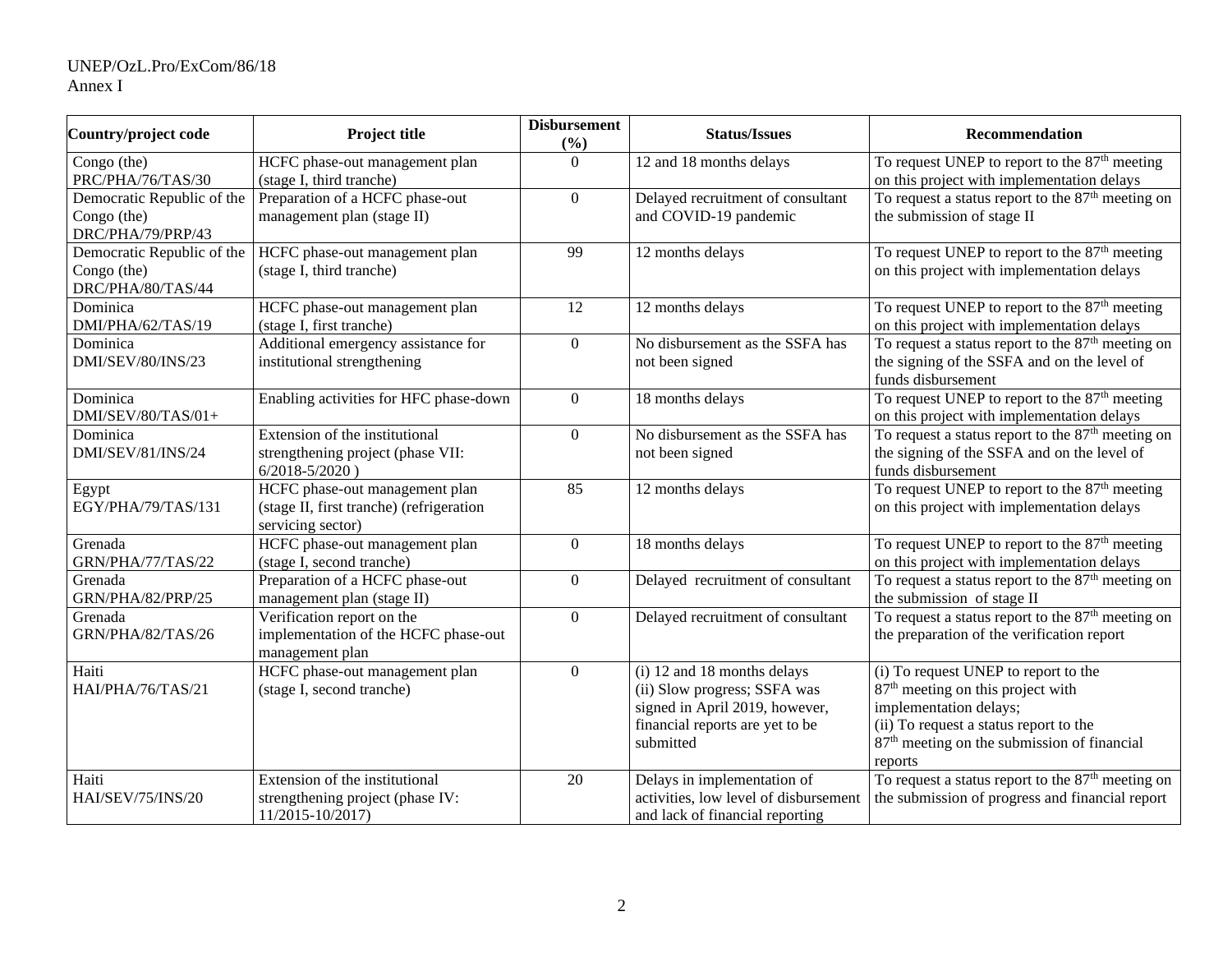| Country/project code                       | <b>Project title</b>                                                                                                               | <b>Disbursement</b><br>(%) | <b>Status/Issues</b>                                                                                                                                            | Recommendation                                                                                                                                                                                                                     |
|--------------------------------------------|------------------------------------------------------------------------------------------------------------------------------------|----------------------------|-----------------------------------------------------------------------------------------------------------------------------------------------------------------|------------------------------------------------------------------------------------------------------------------------------------------------------------------------------------------------------------------------------------|
| Iraq<br>IRQ/PHA/73/PRP/21                  | Preparation of a HCFC phase-out<br>management plan (stage II)                                                                      | 27                         | Stage II was submitted to the<br>85 <sup>th</sup> meeting and subsequently<br>withdrawn; it will be submitted<br>once stage I of the HPMP has been<br>completed | To request a status report to the $87th$ meeting on<br>the submission of stage II                                                                                                                                                  |
| Iraq<br>IRQ/PHA/74/TAS/22                  | HCFC phase-out management plan<br>(stage I, second tranche) (refrigeration<br>servicing sector)                                    | 46                         | 12 months delays                                                                                                                                                | To request UNEP to report to the $87th$ meeting<br>on this project with implementation delays                                                                                                                                      |
| Kuwait<br>KUW/PHA/66/TAS/19                | HCFC phase-out management plan<br>(stage I, first tranche) (refrigeration<br>servicing sector and monitoring and<br>verification)  | $\overline{11}$            | 12 months delays                                                                                                                                                | To request UNEP to report to the 87 <sup>th</sup> meeting<br>on this project with implementation delays                                                                                                                            |
| Kuwait<br>KUW/PHA/74/TAS/23                | HCFC phase-out management plan<br>(stage I, second tranche) (refrigeration<br>servicing sector and monitoring and<br>verification) | $\overline{4}$             | 12 months delays                                                                                                                                                | To request UNEP to report to the 87 <sup>th</sup> meeting<br>on this project with implementation delays                                                                                                                            |
| Maldives<br>MDV/PHA/80/TAS/32              | HCFC phase-out management plan<br>(stage I, fourth tranche)                                                                        | $\overline{0}$             | 18 months delays                                                                                                                                                | To request UNEP to report to the $87th$ meeting<br>on this project with implementation delays                                                                                                                                      |
| Mauritania<br>MAU/PHA/80/TAS/24            | HCFC phase-out management plan<br>(stage I, first tranche)                                                                         | $\boldsymbol{0}$           | 18 months delays                                                                                                                                                | To request UNEP to report to the $87th$ meeting<br>on this project with implementation delays                                                                                                                                      |
| Mexico<br>MEX/PHA/77/TAS/184               | HCFC phase-out management plan<br>(stage II, second tranche) (refrigeration<br>servicing sector)                                   | 96                         | 12 months delays                                                                                                                                                | To request UNEP to report to the $87th$ meeting<br>on this project with implementation delays                                                                                                                                      |
| Pakistan<br>PAK/PHA/76/TAS/93              | HCFC phase-out management plan<br>(stage II, first tranche) (refrigeration<br>servicing sector)                                    | 61                         | 12 months delays                                                                                                                                                | To request UNEP to report to the 87 <sup>th</sup> meeting<br>on this project with implementation delays                                                                                                                            |
| Peru<br>PER/PHA/80/TAS/54                  | HCFC phase-out management plan<br>(stage II, first tranche)                                                                        | $\boldsymbol{0}$           | No disbursement; activities under<br>implementation with support from<br>the international consultant                                                           | To request a status report to the $87th$ meeting on<br>the level of funds disbursement                                                                                                                                             |
| Peru<br>PER/SEV/80/INS/56                  | Renewal of institutional strengthening<br>project (phase V: 1/2018-12/2019)                                                        | $\boldsymbol{0}$           | No disbursement as the agreement<br>has not been signed                                                                                                         | To request a status report to the $87th$ meeting on<br>the level of funds disbursement and on the<br>signing of the SSFA                                                                                                           |
| Saint Kitts and Nevis<br>STK/PHA/74/TAS/20 | HCFC phase-out management plan<br>(stage I, second tranche)                                                                        | $\overline{0}$             | (i) 18 months delays<br>(ii) Activities completed; funding<br>has been fully committed, however,<br>financial report has not been<br>submitted                  | (i) To request UNEP to report to the<br>87 <sup>th</sup> meeting on this project with<br>implementation delays;<br>(ii) To request a status report to the<br>87 <sup>th</sup> meeting on the submission of the financial<br>report |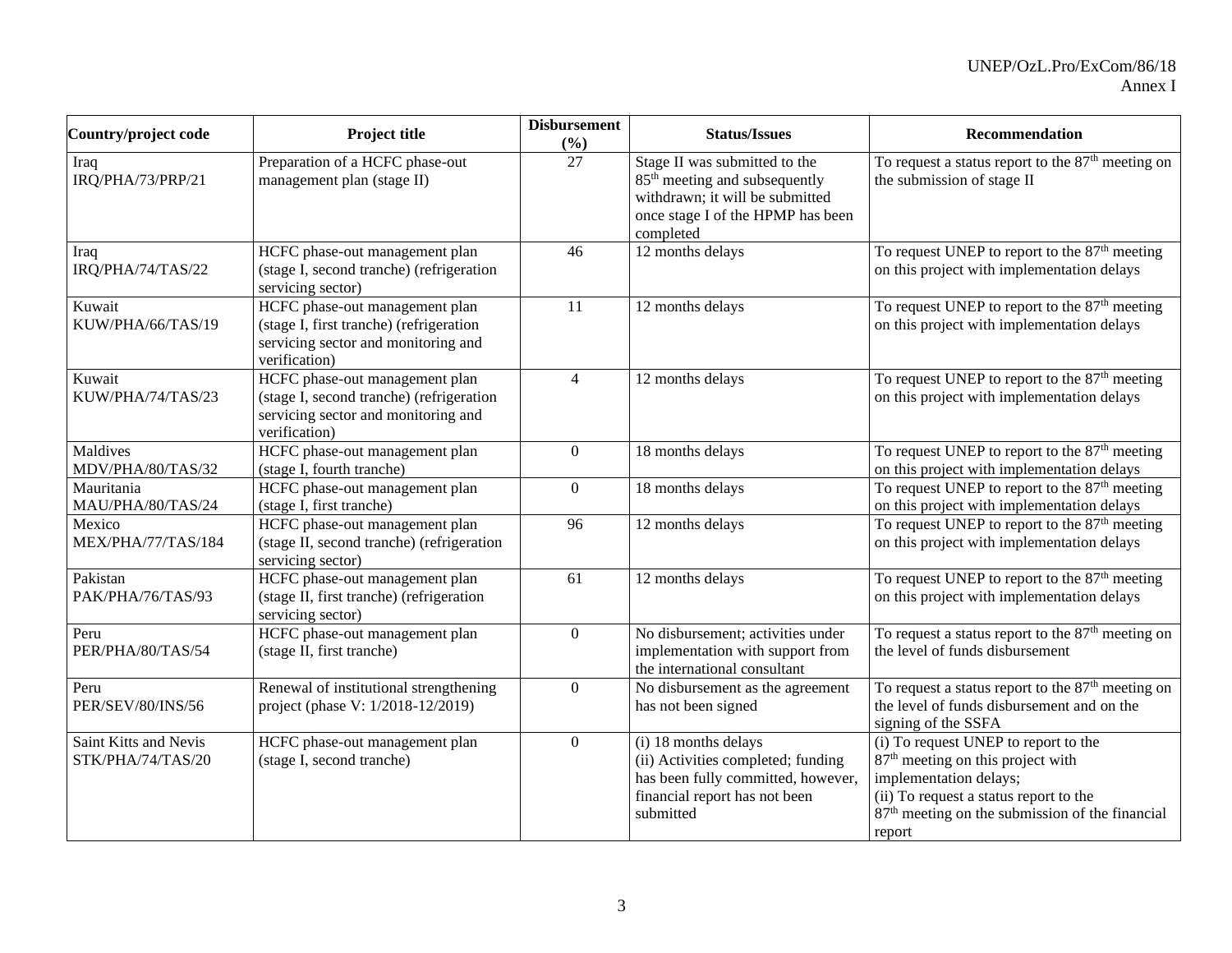## UNEP/OzL.Pro/ExCom/86/18 Annex I

| Country/project code                                             | <b>Project title</b>                                                                            | <b>Disbursement</b><br>(%) | <b>Status/Issues</b>                                                                                                                                                | Recommendation                                                                                                                                                                                                                                             |
|------------------------------------------------------------------|-------------------------------------------------------------------------------------------------|----------------------------|---------------------------------------------------------------------------------------------------------------------------------------------------------------------|------------------------------------------------------------------------------------------------------------------------------------------------------------------------------------------------------------------------------------------------------------|
| Saint Lucia<br>STL/SEV/80/TAS/01+                                | Enabling activities for HFC phase-down                                                          | $\theta$                   | 18 months delays                                                                                                                                                    | To request UNEP to report to the 87 <sup>th</sup> meeting<br>on this project with implementation delays                                                                                                                                                    |
| Saint Vincent and the<br>Grenadines<br>STV/SEV/80/TAS/01+        | Enabling activities for HFC phase-down                                                          | $\boldsymbol{0}$           | (i) 18 months delays<br>(ii) No disbursement as the SSFA<br>has not been signed                                                                                     | (i) To request UNEP to report to the<br>87 <sup>th</sup> meeting on this project with<br>implementation delays<br>(ii) To request a status report to the<br>87 <sup>th</sup> meeting on the signing of the SSFA                                            |
| South Sudan<br>SSD/PHA/77/TAS/04                                 | HCFC phase-out management plan<br>(stage I, first tranche)                                      | $\boldsymbol{0}$           | (i) 12 and 18 months delays<br>(ii) No disbursement as the SSFA<br>has not been signed; delay due to<br>security situation in the country and<br>changes in the NOU | (i) To request UNEP to report to the<br>87 <sup>th</sup> meeting on this project with<br>implementation delays;<br>(ii) To request a status report to the<br>87 <sup>th</sup> meeting on the level of funds disbursement<br>and on the signing of the SSFA |
| South Sudan<br>SSD/SEV/76/INS/03                                 | Institutional strengthening project<br>(phase I: 5/2016-4/2018)                                 | $\overline{0}$             | No disbursement as the SSFA has<br>not been signed; delay due to<br>security situation in the country and<br>changes in the NOU                                     | To request a status report to the $87th$ meeting on<br>the level of funds disbursement and on the<br>signing of the SSFA                                                                                                                                   |
| South Sudan<br>SSD/SEV/81/TAS/01+                                | Enabling activities for HFC phase-down                                                          | 5                          | Delay due to security situation in<br>the country and changes in the<br>NOU; difficulty in continuing<br>implementation                                             | To request a status report to the 87 <sup>th</sup> meeting on<br>implementation progress                                                                                                                                                                   |
| Suriname<br>SUR/PHA/74/TAS/22                                    | HCFC phase-out management plan<br>(stage I, second tranche)                                     | $\boldsymbol{0}$           | 12 and 18 months delays                                                                                                                                             | To request UNEP to report to the $87th$ meeting<br>on this project with implementation delays                                                                                                                                                              |
| Suriname<br>SUR/SEV/80/TAS/01+                                   | Enabling activities for HFC phase-down                                                          | $\overline{0}$             | 18 months delays                                                                                                                                                    | To request UNEP to report to the $87th$ meeting<br>on this project with implementation delays                                                                                                                                                              |
| Syrian Arab Republic<br>$SYR/SEV/83/TAS/01+$                     | Enabling activities for HFC phase-down                                                          | $\boldsymbol{0}$           | Delay due to security situation in<br>the country; although the<br>implementation pace is improving,<br>delays are experienced in<br>implementation                 | To request a status report to the $87th$ meeting on<br>implementation progress and on the level of<br>funds disbursement                                                                                                                                   |
| Tunisia<br>TUN/PHA/76/TAS/69                                     | HCFC phase-out management plan<br>(stage I, second tranche) (refrigeration<br>servicing sector) | $\boldsymbol{0}$           | 12 and 18 months delays                                                                                                                                             | To request UNEP to report to the 87 <sup>th</sup> meeting<br>on this project with implementation delays                                                                                                                                                    |
| United Republic of<br>Tanzania (the)<br><b>URT/SEV/83/INS/39</b> | Extension of the institutional<br>strengthening project (phase VII:<br>$7/2019 - 6/2021$        | $\theta$                   | No disbursement as the SSFA has<br>not been signed                                                                                                                  | To request a status report to the 87 <sup>th</sup> meeting on<br>the level of funds disbursement and on the<br>signing of the SSFA                                                                                                                         |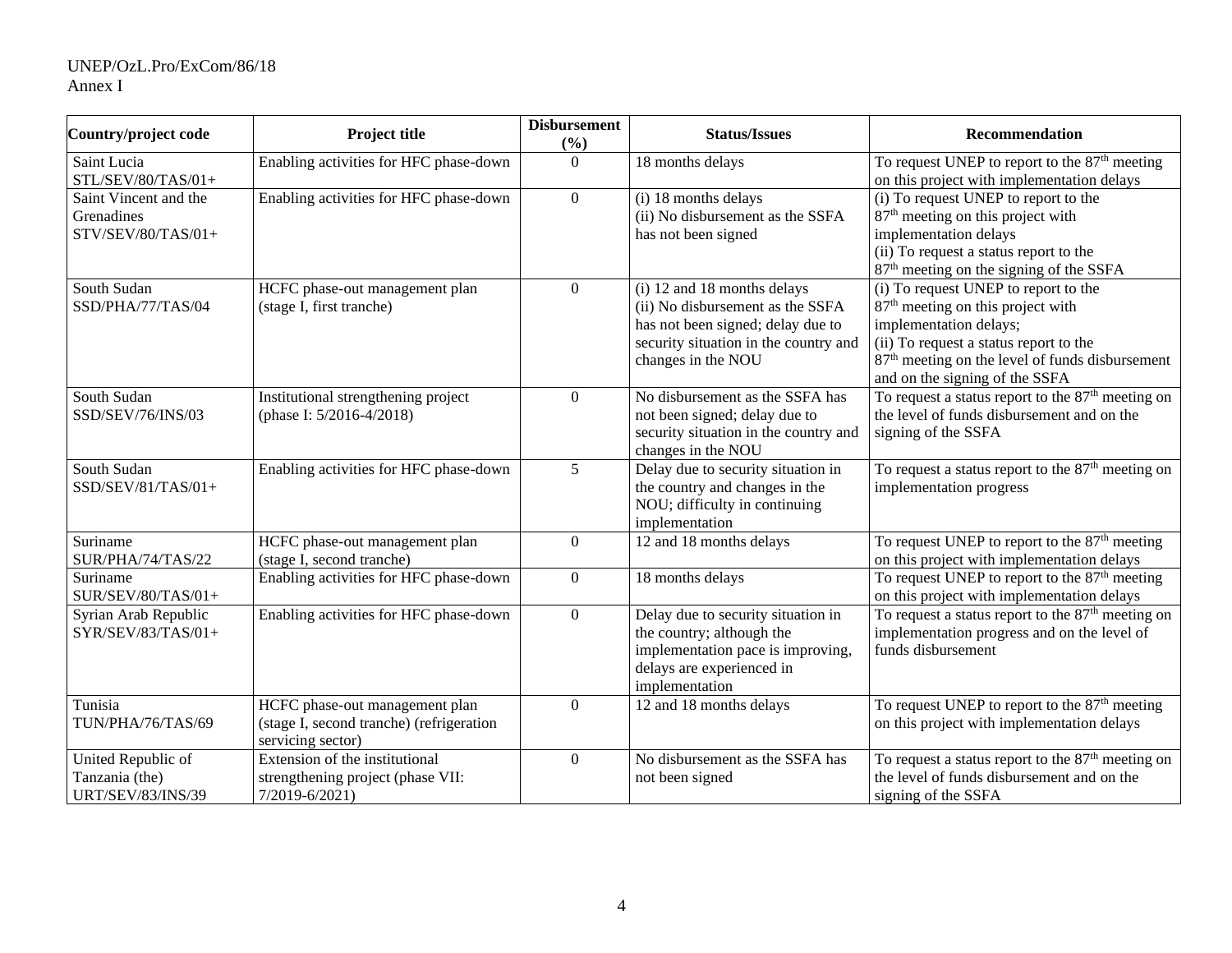| Country/project code | <b>Project title</b>               | Disbursement<br>$\frac{1}{2}$ | <b>Status/Issues</b>                                          | <b>Recommendation</b>                               |
|----------------------|------------------------------------|-------------------------------|---------------------------------------------------------------|-----------------------------------------------------|
| Yemen                | Extension of the institutional     |                               | Delay due to security situation in                            | To request a status report to the $87th$ meeting on |
| YEM/SEV/73/INS/43    | strengthening project (phase VIII: |                               | the country; difficulty in continuing implementation progress |                                                     |
|                      | $\frac{1}{2015} - \frac{12}{2016}$ |                               | l implementation                                              |                                                     |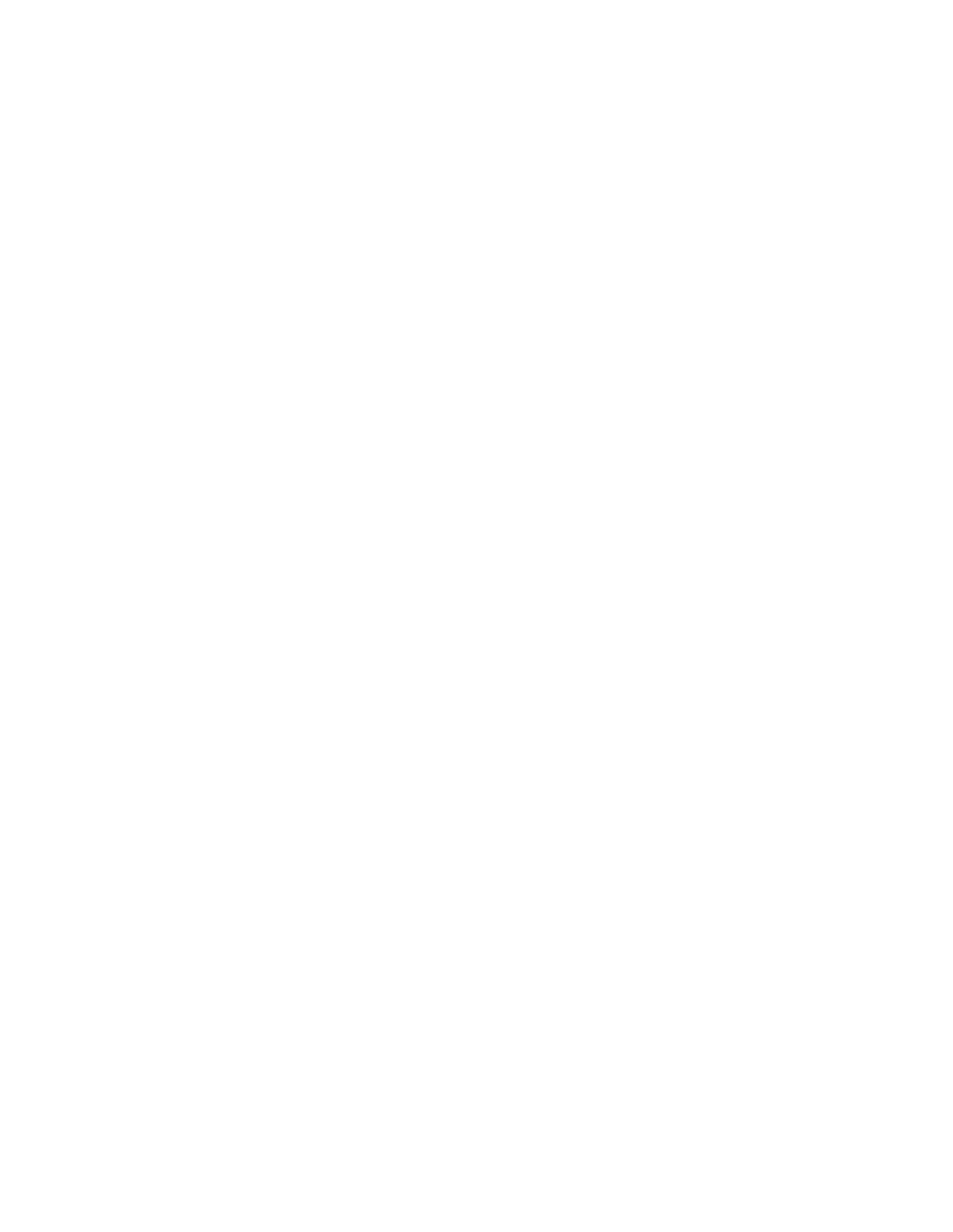## **Annex II**

#### **ANALYSIS OF THE PROGRESS REPORT OF UNEP AS AT 31 DECEMBER 2019**

1. This Annex consists of the following two parts:

- Part I: Projects approved under the regular contributions to the Multilateral Fund.
- Part II: Projects approved under the additional voluntary contributions for fast-start support for HFC phase-down.

## **PART I: PROJECTS APPROVED UNDER THE REGULAR CONTRIBUTIONS TO THE MULTILATERAL FUND**

2. As of 31 December 2019, the Executive Committee had approved US \$356.71 million, consisting of US \$329.48 million for the implementation of investment and non-investment projects and US \$27.23 million for agency support costs, as shown in Table 1. In 2019, 111 new projects and activities were approved. This level of funding is expected to result in the phase-out of 2,211 ODP tonnes of consumption of controlled substances.

| <b>Sector</b>        | Funding (US \$) |
|----------------------|-----------------|
| Aerosol              | 882,689         |
| Destruction          | 190,040         |
| Halon                | 767,640         |
| Fumigants            | 2,614,366       |
| Phase-out plan       | 58,031,670      |
| Refrigeration        | 13,872,913      |
| Several              | 252,917,172     |
| Solvents             | 198,860         |
| Sub-total            | 329,475,350     |
| Agency support costs | 27, 234, 741    |
| <b>Total</b>         | 356,710,091     |

**Table 1: Approved funding by sector for UNEP as at 31 December 2019**

3. A summary of the status of projects implemented by category is presented in Table 2.

**Table 2: Status of project implementation by category**

|                      |       | Number of projects*       |                            |             | Funding $(US \text{ } $)\text{**}$ |                |                            |
|----------------------|-------|---------------------------|----------------------------|-------------|------------------------------------|----------------|----------------------------|
| <b>Type</b>          |       | <b>Approved Completed</b> | $\frac{6}{9}$<br>completed | Approved    | <b>Disbursed</b>                   | <b>Balance</b> | $\frac{0}{0}$<br>disbursed |
| Country programme    | 94    | 94                        | 100                        | 2,946,574   | 2,946,574                          | 0              | 100                        |
| Demonstration        | 3     | 3                         | 100                        | 559,198     | 510,042                            | 49,156         | 91                         |
| Institutional        | 863   | 743                       | 86                         | 69,184,709  | 57,748,583                         | 11,436,126     | 83                         |
| strengthening (IS)   |       |                           |                            |             |                                    |                |                            |
| Investment           | 3     |                           | 33                         | 490,500     | 135,000                            | 355500.2       | 28                         |
| Project preparation  | 243   | 187                       | 77                         | 10,203,980  | 8,505,191                          | 1,698,789      | 83                         |
| Technical assistance | 958   | 794                       | 83                         | 231,797,831 | 201,793,078                        | 30,004,753     | 87                         |
| Training             | 196   | 196                       | 100                        | 14,292,557  | 14,292,557                         | 0.41           | 100                        |
| <b>Total</b>         | 2,360 | 2,018                     | 86                         | 329,475,350 | 285,931,025                        | 43,544,325     | 87                         |

\*Excludes closed and transferred projects.

\*\*Excludes agency support costs.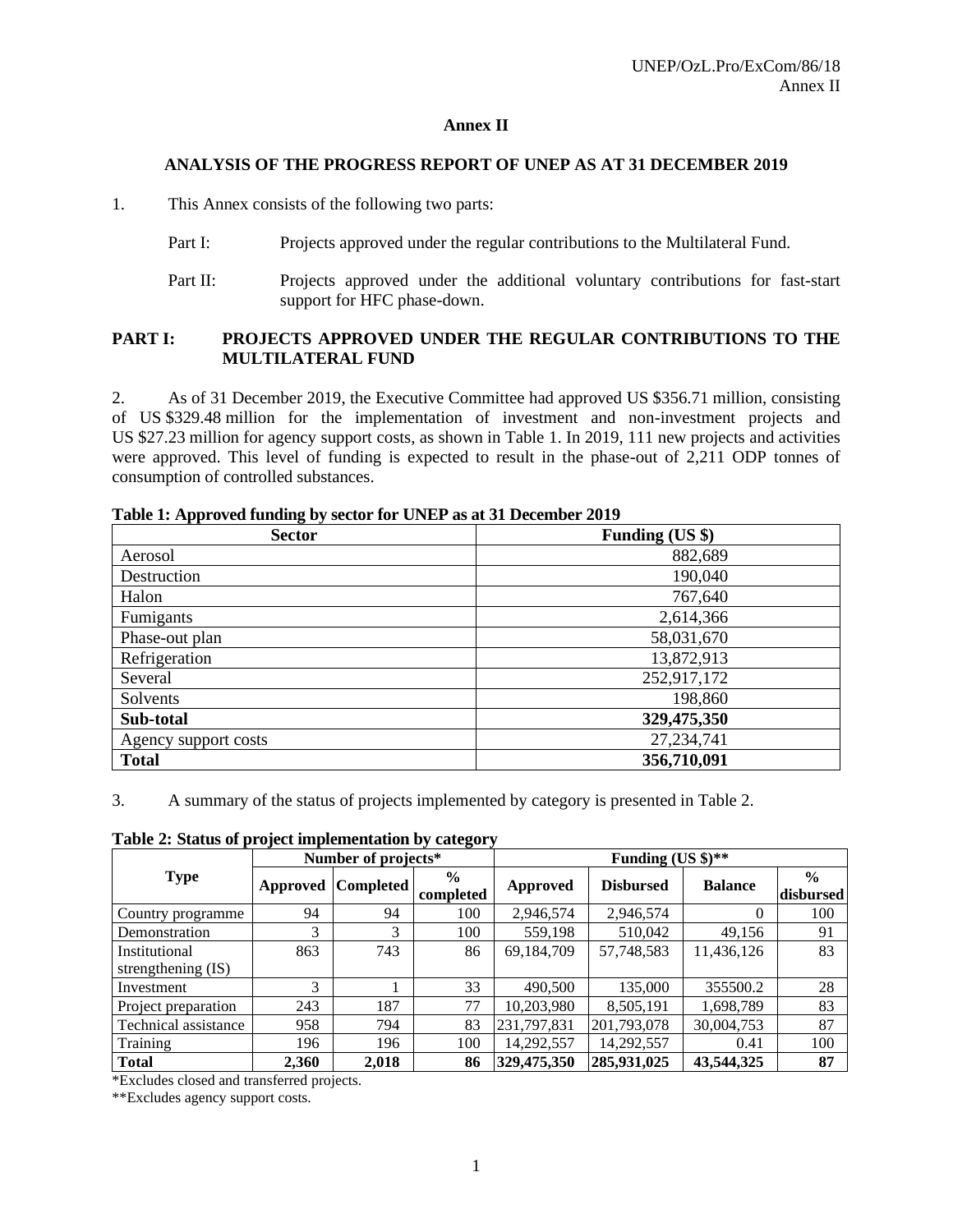4. Table 3 presents an overview of the status of project implementation by year<sup>1</sup>. All projects and activities approved between 1991 and 2009, have now been completed.

| Year         | Number of projects* |                | Funding (US \$)** |                 |                  |                  |              |  |
|--------------|---------------------|----------------|-------------------|-----------------|------------------|------------------|--------------|--|
|              | <b>Approved</b>     | Completed      | % completed       | <b>Approved</b> | <b>Disbursed</b> | <b>Balance</b>   | % disbursed  |  |
| 1991         | 11                  | 11             | 100               | 1,372,335       | 1,372,335        | $\Omega$         | 100          |  |
| 1992         | 15                  | 15             | 100               | 1,711,000       | 1,711,000        | $\boldsymbol{0}$ | 100          |  |
| 1993         | 49                  | 49             | 100               | 4,194,343       | 4,194,343        | $\boldsymbol{0}$ | 100          |  |
| 1994         | 58                  | 58             | 100               | 4,231,169       | 4,231,169        | $\boldsymbol{0}$ | 100          |  |
| 1995         | 50                  | 50             | 100               | 4,047,683       | 4,047,683        | $\boldsymbol{0}$ | 100          |  |
| 1996         | 47                  | 47             | 100               | 3,366,039       | 3,366,039        | $\boldsymbol{0}$ | 100          |  |
| 1997         | 87                  | 87             | 100               | 7,962,291       | 7,962,291        | $\boldsymbol{0}$ | 100          |  |
| 1998         | 64                  | 64             | 100               | 4,669,124       | 4,669,124        | $\boldsymbol{0}$ | 100          |  |
| 1999         | 87                  | 87             | 100               | 6,368,983       | 6,368,983        | $\boldsymbol{0}$ | 100          |  |
| 2000         | 85                  | 85             | 100               | 6,300,398       | 6,300,398        | $\boldsymbol{0}$ | 100          |  |
| 2001         | 59                  | 59             | 100               | 7,411,159       | 7,411,159        | $\boldsymbol{0}$ | 100          |  |
| 2002         | 72                  | 72             | 100               | 9,469,401       | 9,469,401        | $\boldsymbol{0}$ | 100          |  |
| 2003         | 78                  | 78             | 100               | 11,165,394      | 11,165,394       | $\boldsymbol{0}$ | 100          |  |
| 2004         | 99                  | 99             | 100               | 12,362,652      | 12,362,652       | $\boldsymbol{0}$ | 100          |  |
| 2005         | 72                  | 72             | 100               | 12,339,483      | 12,339,483       | $\mathbf{0}$     | 100          |  |
| 2006         | 108                 | 108            | 100               | 12,731,484      | 12,731,484       | $\mathbf{0}$     | 100          |  |
| 2007         | 79                  | 79             | 100               | 14,671,931      | 14,611,111       | 60,820           | 100          |  |
| 2008         | 132                 | 132            | 100               | 17,875,070      | 17,875,070       | $\mathbf{0}$     | 100          |  |
| 2009         | 115                 | 115            | 100               | 17,250,876      | 17,250,876       | $-1$             | 100          |  |
| 2010         | 79                  | 78             | 99                | 14,362,608      | 14,288,901       | 73,707           | 99           |  |
| 2011         | 100                 | 98             | 98                | 16,809,630      | 16,642,058       | 167,572          | 99           |  |
| 2012         | 80                  | 73             | 91                | 16,272,467      | 15,520,244       | 752,224          | 95           |  |
| 2013         | 90                  | 89             | 99                | 14,194,910      | 14, 137, 262     | 57,649           | 100          |  |
| 2014         | 74                  | 66             | 89                | 12,669,434      | 11,762,557       | 906,877          | 93           |  |
| 2015         | 180                 | 153            | 85                | 21,655,970      | 20,047,889       | 1,608,081        | 93           |  |
| 2016         | 96                  | 63             | 66                | 19,897,293      | 14,704,980       | 5,192,313        | 74           |  |
| 2017         | 57                  | 29             | 51                | 12,904,260      | 10,756,376       | 2,147,884        | 83           |  |
| 2018         | 126                 | $\overline{2}$ | $\overline{2}$    | 21,950,573      | 8,620,763        | 13,329,810       | 39           |  |
| 2019         | 111                 | $\mathbf{0}$   | $\overline{0}$    | 19,257,390      | 10,000           | 19,247,390       | $\mathbf{0}$ |  |
| <b>Total</b> | 2,360               | 2,018          | 86                | 329,475,350     | 285,931,025      | 43,544,325       | 87           |  |

**Table 3: Status of project implementation by year**

\*Excludes closed and transferred projects.

\*\*Excludes agency support costs.

5. Table 4 presents project implementation by country for 2019.

<sup>&</sup>lt;sup>1</sup> The data is presented according to the year when a project was approved by the Executive Committee. It treats all approvals (investment and non-investment projects) equally (i.e., an investment project or a funding tranche of an MYA of US \$1 million is considered one project, same as a country programme preparation of US \$30,000). Key indicators from the annual summary are: the percentage of projects completed, ODP phased out, and percentage of funds disbursed. There are three types of disbursements: during implementation, after implementation and for retroactively-financed projects.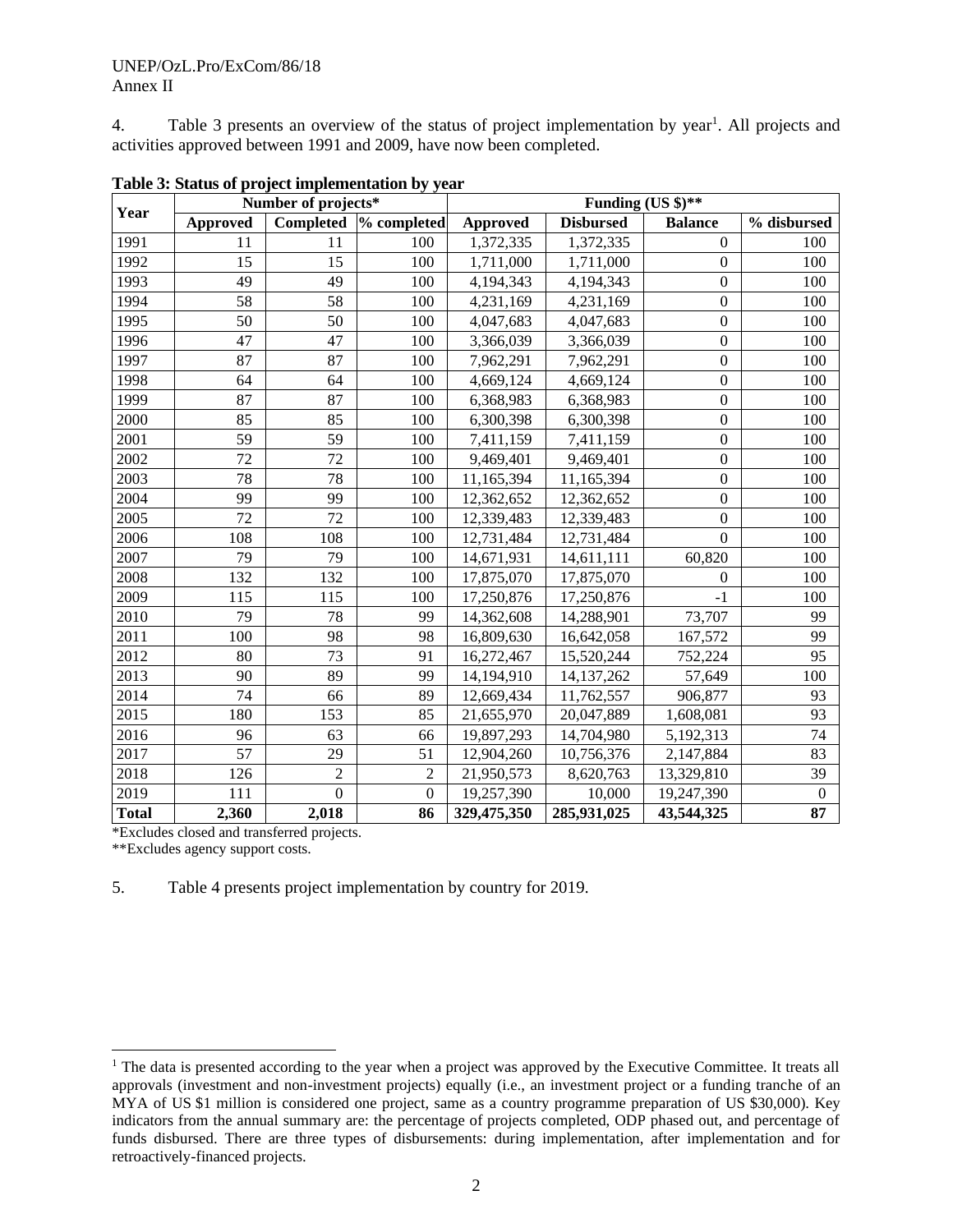|                                             | <b>Estimated</b>                     |                                             | <b>Percentage of</b>                          | Percentage of                            |
|---------------------------------------------|--------------------------------------|---------------------------------------------|-----------------------------------------------|------------------------------------------|
| Country                                     | funds<br>disbursed in<br>2019 (US\$) | <b>Funds</b><br>disbursed in<br>2019 (US\$) | funds disbursed<br>over estimation<br>in 2019 | planned projects<br>completed<br>in 2019 |
| Afghanistan                                 |                                      | 228,169                                     | 223                                           | $\overline{0}$                           |
|                                             | 102,388                              |                                             |                                               |                                          |
| Albania                                     | 113,311                              | 169,173                                     | 149                                           |                                          |
| Algeria                                     | 178,700                              | $\Omega$                                    | $\mathbf{0}$                                  | $\mathbf{0}$                             |
| Angola                                      | 86,016                               | 62,032                                      | 72                                            | $\overline{0}$                           |
| Antigua and Barbuda                         | 30,188                               | $\Omega$                                    | $\Omega$                                      | $\Omega$                                 |
| Armenia                                     | 34,898                               | 34,898                                      | 100                                           | 100                                      |
| Bahamas (the)                               | 86,588                               | 30,278                                      | 35                                            | 100                                      |
| Bahrain                                     | 185,619                              | 184,433                                     | 99                                            | 100                                      |
| Bangladesh                                  | 127,592                              | 25,339                                      | 20                                            | 100                                      |
| <b>Barbados</b>                             | 165,530                              | 87,646                                      | 53                                            |                                          |
| Belize                                      | 131,906                              | 105,818                                     | 80                                            |                                          |
| Benin                                       | 76,028                               | 39,306                                      | 52                                            | $\mathbf{0}$                             |
| Bhutan                                      | 52,068                               | 38,938                                      | 75                                            | 100                                      |
| Bolivia (Plurinational State of)            | 39,334                               | 41,366                                      | 105                                           |                                          |
| Botswana                                    | 96,200                               | $-1$                                        | $\Omega$                                      | 50                                       |
| Brunei Darussalam                           | 128,579                              | 82,664                                      | 64                                            | 100                                      |
| <b>Burkina Faso</b>                         | 92,285                               | 92,485                                      | 100                                           | 100                                      |
| Burundi                                     | 74,200                               | 82                                          | $\Omega$                                      |                                          |
| Cabo Verde                                  | 102,200                              | 71,193                                      | 70                                            |                                          |
| Cambodia                                    | 70,113                               | 106,054                                     | 151                                           | 100                                      |
| Cameroon                                    | 89,301                               | 178,578                                     | 200                                           | 100                                      |
| Central African Republic (the)              | 30,000                               | $\Omega$                                    | $\Omega$                                      | $\overline{0}$                           |
| Chad                                        | 85,000                               | 104,980                                     | 124                                           | 50                                       |
| Chile                                       | 94,309                               | 9,564                                       | 10                                            | $\overline{0}$                           |
| China                                       | 1,861,651                            | 743,440                                     | 40                                            |                                          |
| Colombia                                    | 25,013                               | 7,249                                       | 29                                            | $\overline{0}$                           |
| Comoros (the)                               | 61,792                               | 57,775                                      | 93                                            | 67                                       |
| Congo (the)                                 | 95,000                               | $\Omega$                                    | $\Omega$                                      | $\Omega$                                 |
| Cook Islands (the)                          | 59,359                               | 33,814                                      | 57                                            |                                          |
| Cote d'Ivoire                               | 145,244                              | 290,538                                     | 200                                           | 100                                      |
| Democratic People's Republic of Korea (the) | 51,723                               | 51,723                                      | 100                                           |                                          |
| Democratic Republic of the Congo (the)      | 89,401                               | 121,155                                     | 136                                           | 33                                       |
| Djibouti                                    | 96,113                               | 39,030                                      | 41                                            | 100                                      |
| Dominica                                    |                                      |                                             | 14                                            |                                          |
| Dominican Republic (the)                    | 125,295<br>219,102                   | 17,372<br>82,694                            | 38                                            | 33<br>50                                 |
| Ecuador                                     | 79,589                               | 77,941                                      | 98                                            | 33                                       |
|                                             | 52,500                               | 105,000                                     | 200                                           |                                          |
| Egypt                                       |                                      |                                             | 19                                            | $\overline{0}$                           |
| El Salvador                                 | 204,521                              | 39,593                                      |                                               |                                          |
| <b>Equatorial Guinea</b>                    | 73,600                               | 38                                          | $\overline{0}$                                |                                          |
| Eritrea                                     | 59,000                               | 103,018                                     | 175                                           | 100                                      |
| Eswatini                                    | 61,505                               | 60,300                                      | 98                                            | 100                                      |
| Ethiopia                                    | 106,000                              | 32,000                                      | 30                                            | $\theta$                                 |
| Fiji                                        | 100,802                              | 61,587                                      | 61                                            | 100                                      |
| Gabon                                       | 108,926                              | 104,033                                     | 96                                            | 100                                      |
| Gambia (the)                                | 138,500                              | 166,904                                     | 121                                           | 75                                       |
| Grenada                                     | 103,485                              | 52,969                                      | 51                                            | 100                                      |
| Guatemala                                   | 110,237                              | 8,693                                       | $\,8\,$                                       | 50                                       |
| Guinea                                      | 42,479                               | 40,035                                      | 94                                            | $\theta$                                 |
| Guinea-Bissau                               | 171,830                              | 154,655                                     | 90                                            | 100                                      |
| Guyana                                      | 124,513                              | 114,823                                     | 92                                            | 75                                       |
| Haiti                                       | 116,064                              | 837                                         | 1                                             | 50                                       |

**Table 4. Summary of project implementation by UNEP for 2019**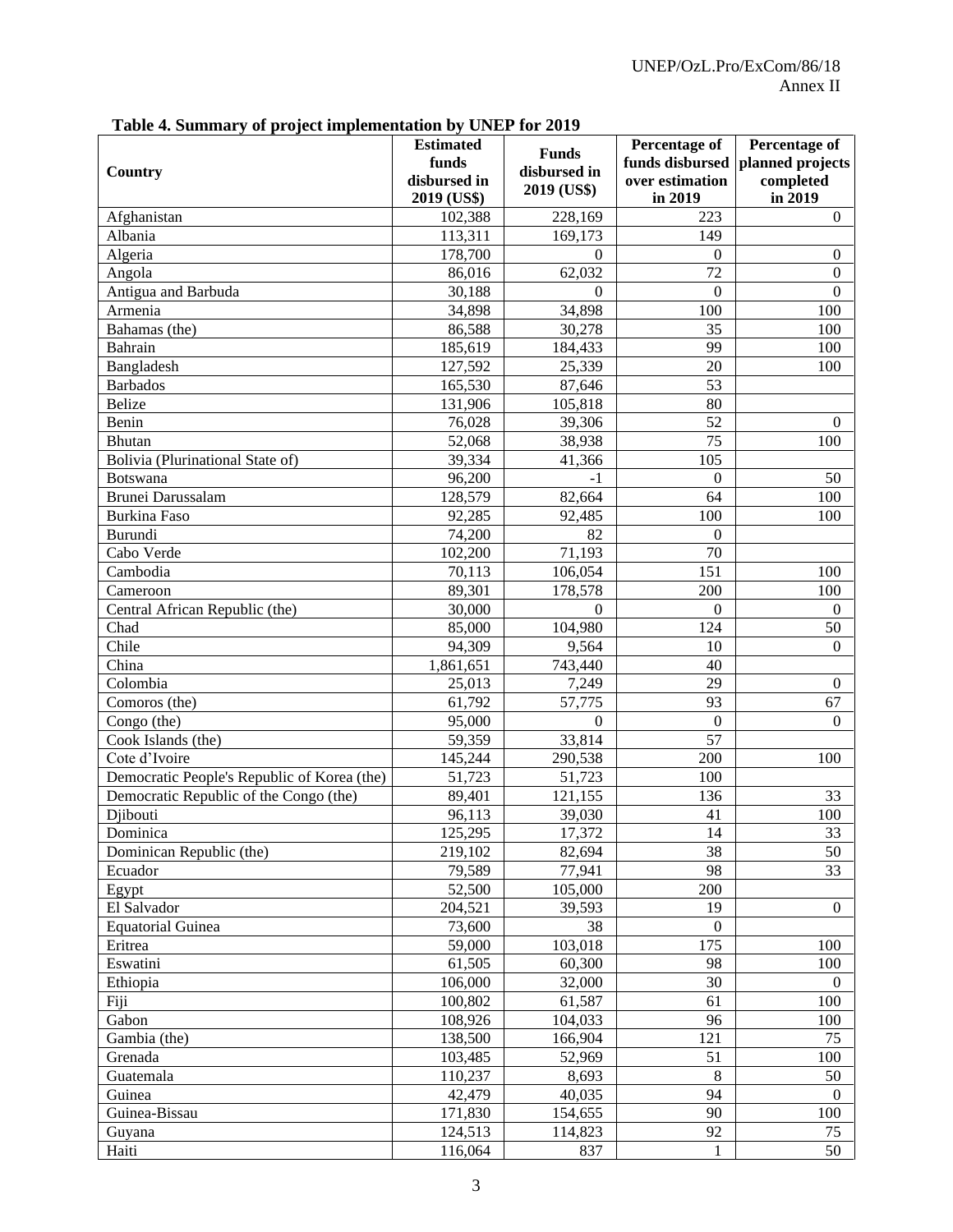## UNEP/OzL.Pro/ExCom/86/18 Annex II

|                                        | <b>Estimated</b> |                  | Percentage of    | Percentage of    |
|----------------------------------------|------------------|------------------|------------------|------------------|
|                                        | funds            | <b>Funds</b>     | funds disbursed  | planned projects |
| Country                                | disbursed in     | disbursed in     | over estimation  | completed        |
|                                        | 2019 (US\$)      | 2019 (US\$)      | in 2019          | in 2019          |
| Honduras                               | 161,050          | 99,156           | 62               | 40               |
| India                                  | 197,500          | $\Omega$         | $\boldsymbol{0}$ |                  |
| Iran (Islamic Republic of)             | 121,993          | 43,368           | 36               | $\boldsymbol{0}$ |
| Iraq                                   | 629,014          | 424,185          | 67               | $\boldsymbol{0}$ |
| Jamaica                                | 113,659          | 48,154           | 42               | $\boldsymbol{0}$ |
| Kenya                                  | 97,067           | $\theta$         | $\mathbf{0}$     | $\boldsymbol{0}$ |
| Kiribati                               | 63,829           | 55,049           | 86               | 100              |
| Kuwait                                 | 579,503          | 56,657           | 10               | $\Omega$         |
| Kyrgyzstan                             | 181,623          | 138,103          | 76               | 100              |
| Lao People's Democratic Republic (the) | 100,782          | 59,784           | 59               |                  |
| Lesotho                                | 83,000           | 80,500           | 97               |                  |
| Liberia                                | 54,537           | 109,073          | 200              | 100              |
| Madagascar                             | 157,744          | 147,168          | 93               | 100              |
| Malawi                                 | 90,209           | 108,520          | 120              |                  |
| Maldives                               | 131,560          | 112,288          | 85               | 100              |
| Mali                                   | 82,400           | 122,090          | 148              |                  |
|                                        |                  |                  |                  | 100              |
| Marshall Islands (the)                 | 67,636           | 52,809           | 78               | $\Omega$         |
| Mauritania                             | 117,400          | $\boldsymbol{0}$ | $\boldsymbol{0}$ |                  |
| Mauritius                              | 135,000          | 124,622          | 92               | 100              |
| Mexico                                 | 171              | 2,794            | 1634             | $\overline{0}$   |
| Micronesia (Federated States of)       | 56,402           | 37,225           | 66               | $\boldsymbol{0}$ |
| Mongolia                               | 99,494           | 58,350           | 59               | 100              |
| Mozambique                             | 153,562          | 129,961          | 85               | 100              |
| Myanmar                                | 95,222           | 69,437           | 73               | $\boldsymbol{0}$ |
| Namibia                                | 69,500           | 61,208           | 88               | $\boldsymbol{0}$ |
| Nauru                                  | 47,975           | 19,236           | 40               |                  |
| Nepal                                  | 91,700           | 10,710           | 12               | $\overline{0}$   |
| Nicaragua                              | 76,500           | 52,811           | 69               | 50               |
| Niger (the)                            | 52,400           | 84,838           | 162              | 50               |
| Niue                                   | 74,725           | 40,000           | 54               | 100              |
| Oman                                   | 116,327          | 19,292           | 17               |                  |
| Pakistan                               | 212,500          | 109,893          | 52               |                  |
| Palau                                  | 65,675           | 90,303           | 137              | 100              |
| Panama                                 | 3,880            | $\boldsymbol{0}$ | $\boldsymbol{0}$ |                  |
| Paraguay                               | 194,035          | 53,108           | 27               | 100              |
| Peru                                   | 144,420          | 20,681           | 14               | $\Omega$         |
| Philippines (the)                      | 66,090           | $\mathbf{0}$     | $\boldsymbol{0}$ | 100              |
| Qatar                                  | 156,045          | 50,000           | $\overline{32}$  | $\Omega$         |
| Republic of Moldova (the)              | 118,987          | 31,340           | 26               | 100              |
| Rwanda                                 | 74,120           | 55,120           | 74               | $\Omega$         |
| Saint Kitts and Nevis                  | 172,700          | 96,000           | 56               | 100              |
| Saint Lucia                            | 147,418          | 58,809           | 40               | 50               |
| Saint Vincent and the Grenadines       | 127,500          | $\Omega$         | $\boldsymbol{0}$ | $\Omega$         |
| Samoa                                  | 89,900           | 82,430           | 92               | 100              |
| Sao Tome and Principe                  | 159,600          | 87,378           | 55               | 100              |
| Saudi Arabia                           | 642,661          | 217,921          | 34               | $\Omega$         |
| Senegal                                | 137,345          | 274,689          | 200              | 100              |
| Serbia                                 | 37,771           | 28,283           | 75               |                  |
| Seychelles                             | 42,500           | $\overline{0}$   | $\boldsymbol{0}$ |                  |
| Sierra Leone                           | 112,368          | 37,456           | 33               | 50               |
| Solomon Islands                        | 84,300           | 68,889           | 82               | 100              |
| Somalia                                | 40,000           | 39,470           | 99               | 100              |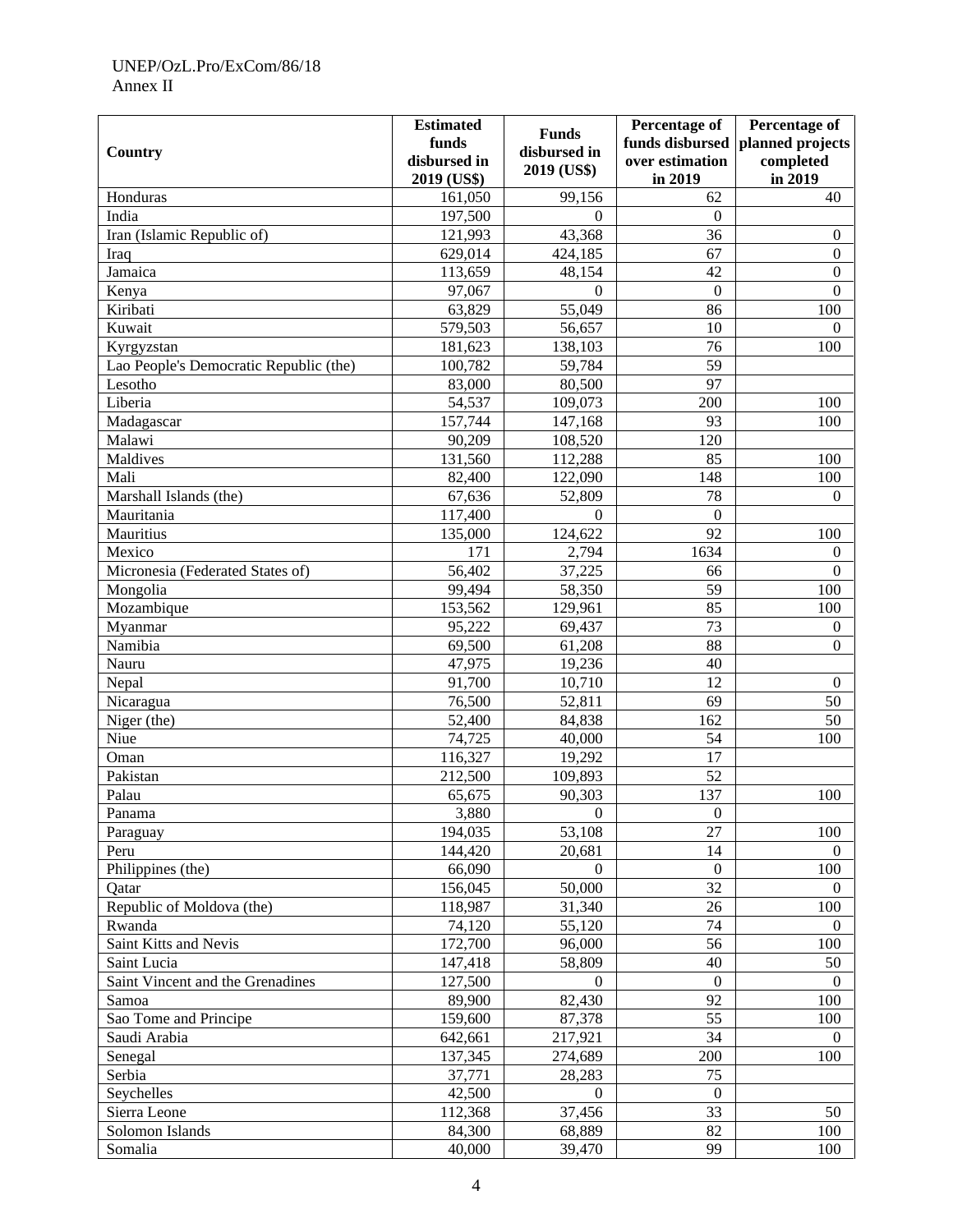| Country                           | <b>Estimated</b><br>funds<br>disbursed in<br>2019 (US\$) | <b>Funds</b><br>disbursed in<br>2019 (US\$) | Percentage of<br>over estimation<br>in 2019 | Percentage of<br>funds disbursed   planned projects<br>completed<br>in 2019 |
|-----------------------------------|----------------------------------------------------------|---------------------------------------------|---------------------------------------------|-----------------------------------------------------------------------------|
| South Sudan                       | 67,500                                                   | 15,000                                      | 22                                          | 33                                                                          |
| Sri Lanka                         | 46,700                                                   | $\Omega$                                    | $\theta$                                    | $\Omega$                                                                    |
| Sudan (the)                       | 140,026                                                  | 140,070                                     | 100                                         |                                                                             |
| Suriname                          | 135,066                                                  | 42,133                                      | 31                                          | $\Omega$                                                                    |
| <b>Timor-Leste</b>                | 76,687                                                   | 45,556                                      | 59                                          |                                                                             |
| Togo                              | 118,839                                                  | 104,529                                     | 88                                          | 100                                                                         |
| Tonga                             | 57,273                                                   | 65,689                                      | 115                                         | 100                                                                         |
| Trinidad and Tobago               | 28,548                                                   | 38,096                                      | 133                                         |                                                                             |
| Tunisia                           | 27,500                                                   | 0                                           | $\theta$                                    | $\Omega$                                                                    |
| Turkey                            | 1,469                                                    | 1,469                                       | 100                                         |                                                                             |
| Tuvalu                            | 80,071                                                   | 45,110                                      | 56                                          | 100                                                                         |
| Uganda                            | 104,750                                                  | 65,208                                      | 62                                          | $\theta$                                                                    |
| United Republic of Tanzania (the) | 123,010                                                  | 112,525                                     | 91                                          | 33                                                                          |
| Vanuatu                           | 63,158                                                   | 62,698                                      | 99                                          | $\Omega$                                                                    |
| Viet Nam                          | 77,555                                                   | 56,914                                      | 73                                          | 100                                                                         |
| Yemen                             | 85,000                                                   | $\theta$                                    | $\theta$                                    | $\Omega$                                                                    |
| Zambia                            | 87,940                                                   | 94,131                                      | 107                                         | 100                                                                         |
| Zimbabwe                          | 46,000                                                   | 97,000                                      | 211                                         | 100                                                                         |
| Global                            | 5,735,260                                                | 8,200,554                                   | 143                                         | 100                                                                         |
| Region: ASP                       | 206,930                                                  | 393,274                                     | 190                                         | 100                                                                         |
| <b>Total</b>                      | 20,994,178                                               | 17,609,323                                  | 84                                          | 54                                                                          |

6. Table 5 presents a summary of HFC-related projects approved under regular contributions.

#### **Table 5. HFC-related projects approved under regular contributions**

|                         | Number of projects |                                                           | Funding $(US \text{ } $)\text{*}$ |  |                  |             |
|-------------------------|--------------------|-----------------------------------------------------------|-----------------------------------|--|------------------|-------------|
| <b>Type</b>             |                    | Approved   Completed   % completed   Approved   Disbursed |                                   |  | <b>Balance</b>   | % disbursed |
| Technical assistance    |                    |                                                           | 1.706.000                         |  | 55,076 1.650,924 |             |
| l - Enabling activities |                    |                                                           |                                   |  |                  |             |

\*Excludes agency support costs.

7. There are currently 11 enabling activities approved under regular contributions at a total value of US \$1,706,000 (excluding agency support costs) with a disbursement of US \$55,076. Extension of the completion dates of the 11 enabling activities was approved at the 84<sup>th</sup> meeting (eight projects) and at the 85th meeting (three projects); these activities are at various stages of implementation and are expected to be completed in 2020 or 2021.

## **PART II: PROJECTS APPROVED UNDER THE ADDITIONAL VOLUNTARY CONTRIBUTIONS FOR FAST START SUPPORT FOR HFC PHASE-DOWN**

8. As of 31 December 2019, the Executive Committee had approved 79 HFC-related projects under the additional voluntary contributions amounting to US \$8,351,000 (excluding agency support costs). A summary of the status of these projects is presented in Table 6.

| <b>Type</b>            | Number of projects |                  |               |           | Funding (US $\frac{1}{2}$ )* |                |               |  |
|------------------------|--------------------|------------------|---------------|-----------|------------------------------|----------------|---------------|--|
|                        | Approved           | <b>Completed</b> | $\frac{0}{0}$ |           | Approved Disbursed           | <b>Balance</b> | $\frac{0}{0}$ |  |
|                        |                    |                  | completed     |           |                              |                | disbursed     |  |
| Technical assistance - | 79                 |                  |               | 8,351,000 | $ 2,783,114\rangle$          | 5,567,886      |               |  |
| Enabling activities    |                    |                  |               |           |                              |                |               |  |

**Table 6. Status of approved HFC-related projects as of the end of 2019**

\*Excludes agency support costs.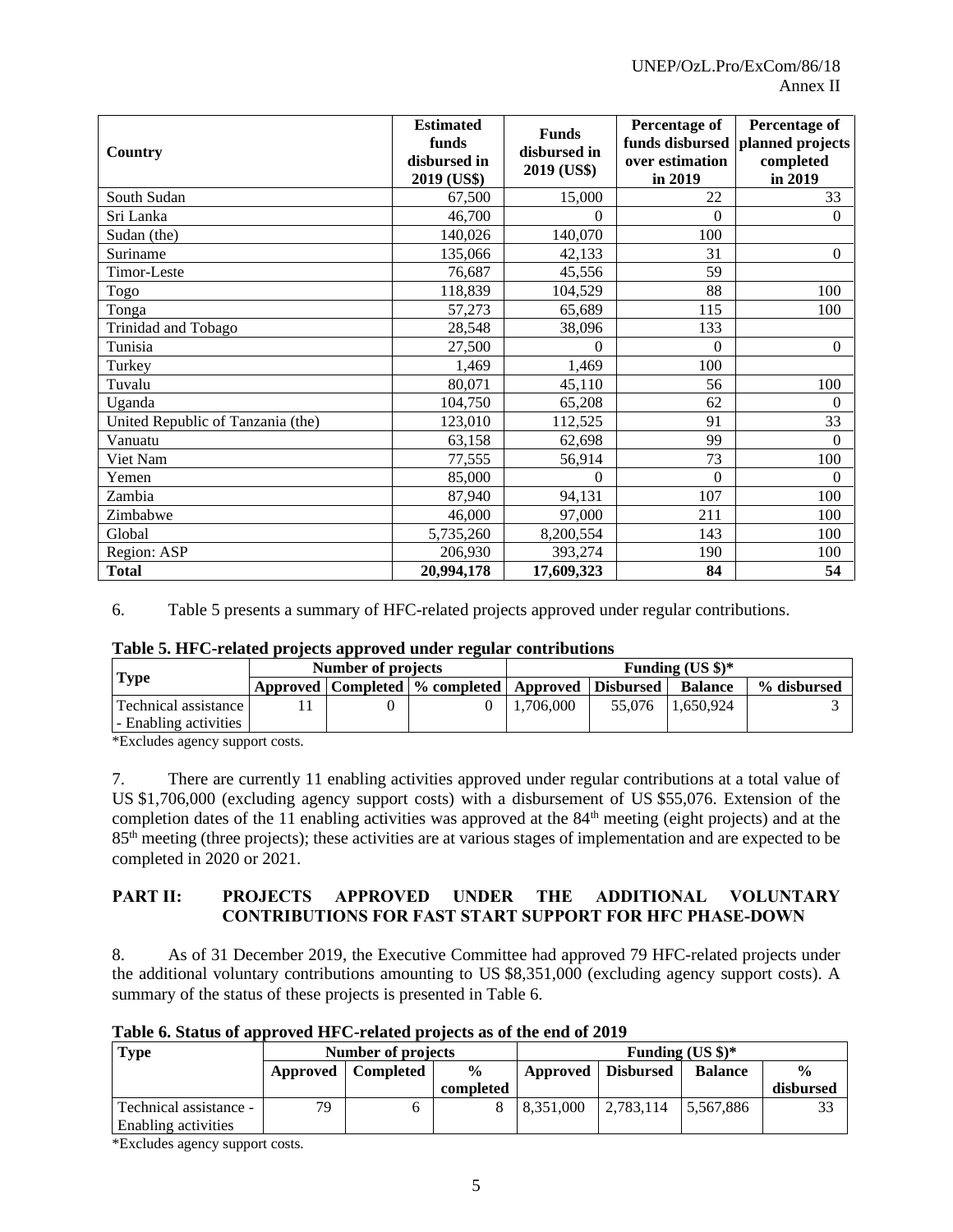## UNEP/OzL.Pro/ExCom/86/18 Annex II

9. As of the end of 2019, of the 79 enabling activities approved, six had been completed. Extension of the completion dates of 72 out of 73 ongoing enabling activities was approved at the 83<sup>rd</sup> meeting (25 projects), at the  $84<sup>th</sup>$  meeting (42 projects) and at the  $85<sup>th</sup>$  meeting (five projects); these activities are at various stages of implementation.

10. Of the total cumulative funding approved of US \$8,351,000, US \$2,783,114 had been disbursed, representing a disbursement rate of 33 per cent.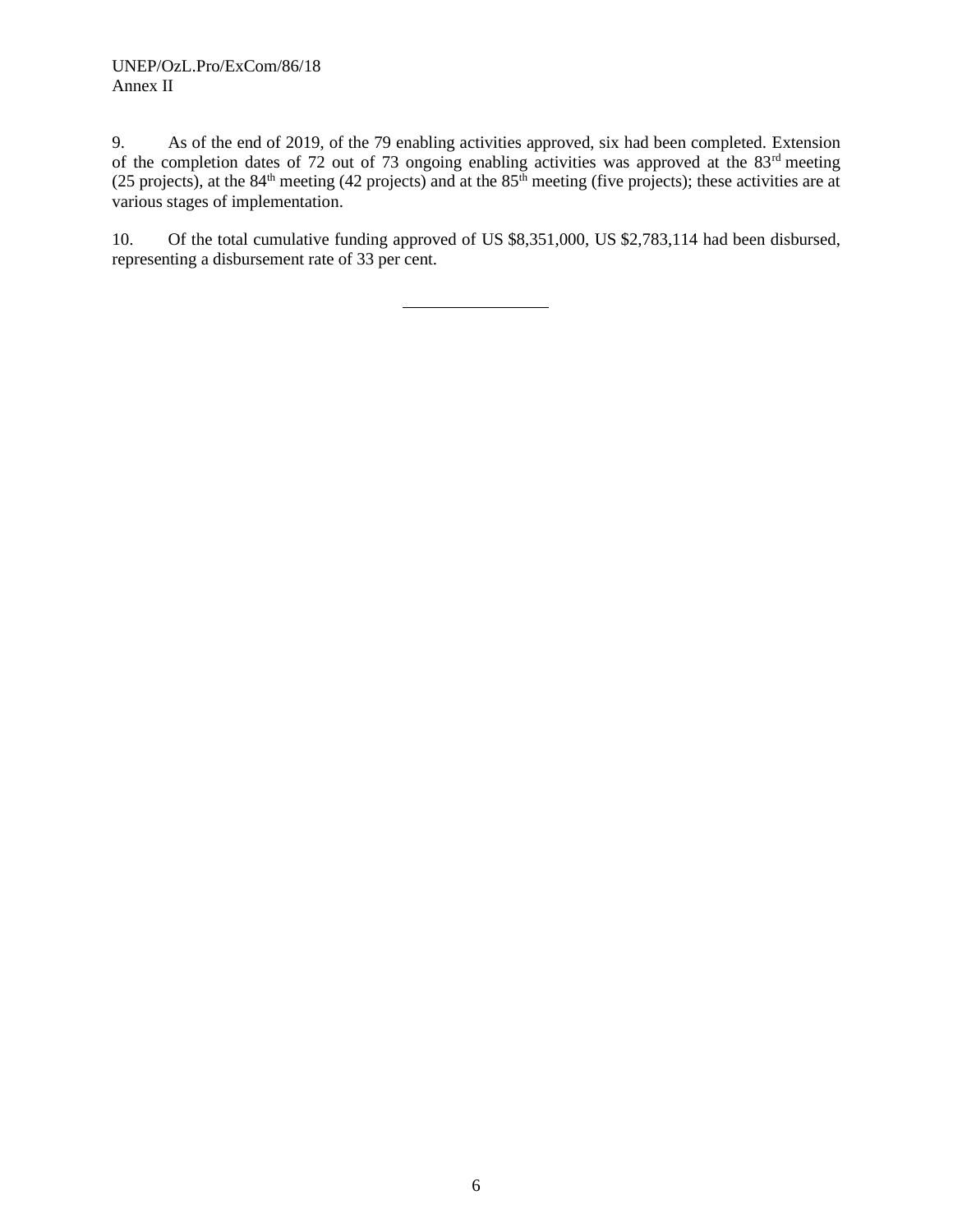## **UNEP ANNUAL PROGRESS AND FINANCIAL REPORT 1 JANUARY – 31 DECEMBER 2019**

PRESENTED TO THE 86TH MEETING OF THE EXECUTIVE COMMITTEE OF THE MULTILATERAL FUND FOR THE IMPLEMENTATION OF THE MONTREAL PROTOCOL

**23 JULY 2020**



United Nations Environment Programme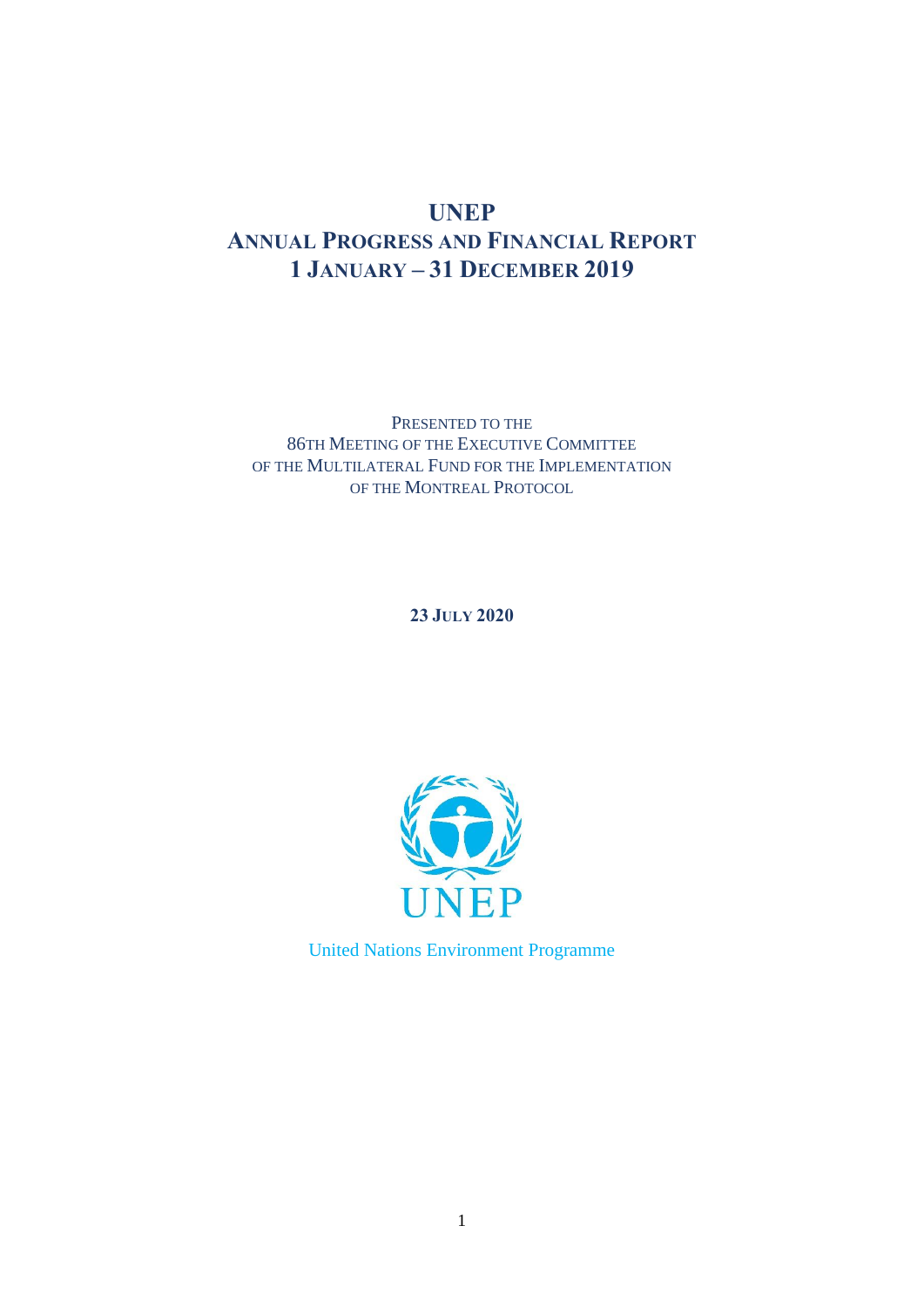## **CONTENTS**

| $\mathbf{I}$ . |                                                                                          |  |
|----------------|------------------------------------------------------------------------------------------|--|
| A.             |                                                                                          |  |
| $\mathbf{B}$ . |                                                                                          |  |
| C.             |                                                                                          |  |
| D.             |                                                                                          |  |
| Ε.             |                                                                                          |  |
| П.             |                                                                                          |  |
| A.             |                                                                                          |  |
| <b>B.</b>      |                                                                                          |  |
| (a)            |                                                                                          |  |
| (b)            |                                                                                          |  |
| IV.            |                                                                                          |  |
| (a)            |                                                                                          |  |
| (b)            |                                                                                          |  |
| (c)            |                                                                                          |  |
| (d)            |                                                                                          |  |
| (e)            |                                                                                          |  |
|                | V. STATUS OF AGREEMENTS AND PROJECT PREPARATION (WHERE APPLICABLE), BY COUNTRY  7        |  |
| (a)            | Agreements to be signed/executed/finalized and when they will be ready for disbursing  7 |  |
| (b)            |                                                                                          |  |
| VI.            | ADMINISTRATIVE ISSUES (OPERATIONAL, POLICY, FINANCIAL, AND OTHER ISSUES) 8               |  |
| (a)            |                                                                                          |  |
| (b)            |                                                                                          |  |
| (c)            |                                                                                          |  |
|                |                                                                                          |  |
| А.             |                                                                                          |  |
| Β.             |                                                                                          |  |
| C.             |                                                                                          |  |
| D.             |                                                                                          |  |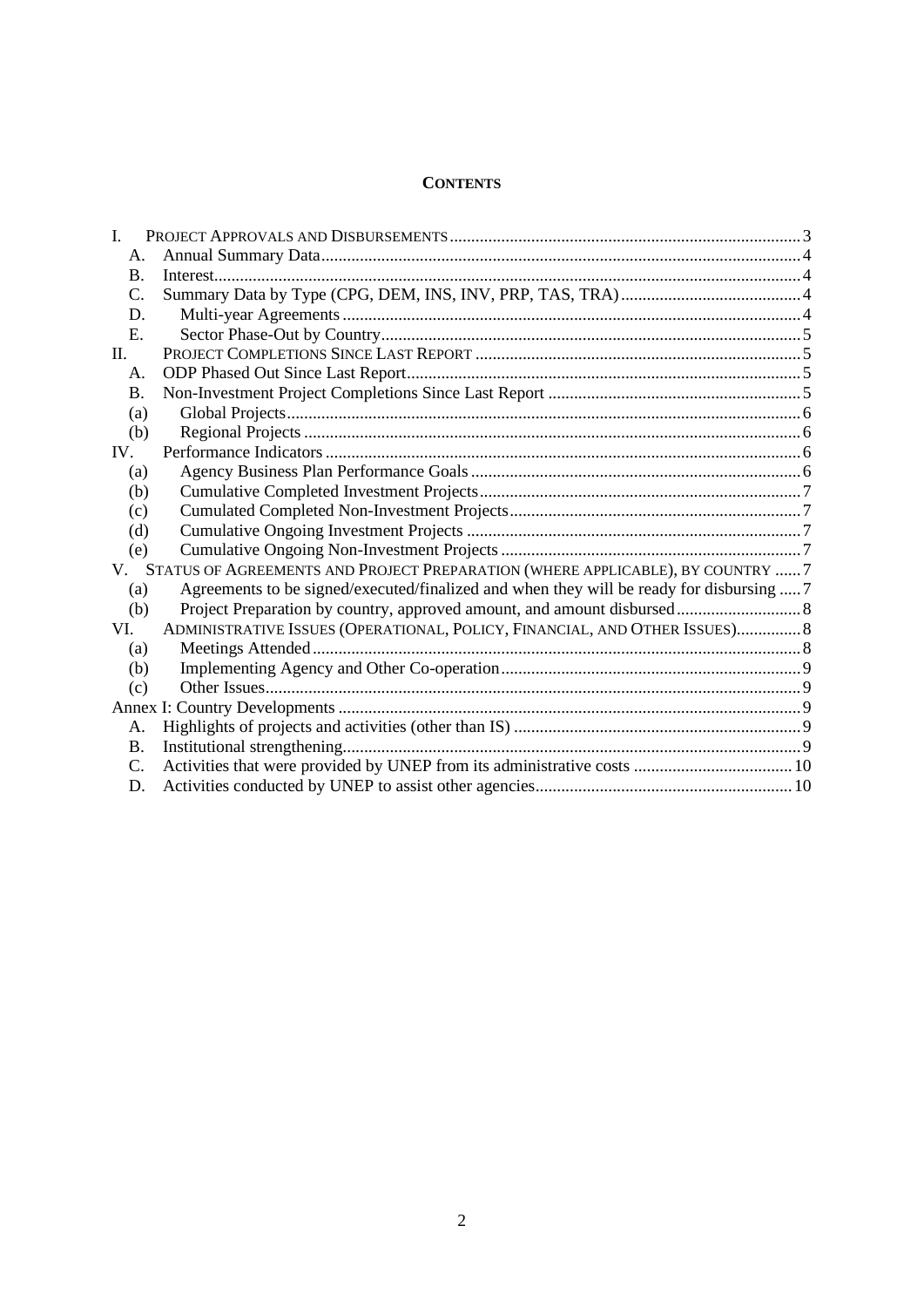## **INTRODUCTION**

United Nations Environment Programme (UNEP) is submitting this Annual Financial and Progress Report (APR) covering the period 1 January to 31 December 2019 for the consideration of the 86<sup>th</sup> meeting of the Executive Committee of the Multilateral Fund.

UNEP followed the Multilateral Fund's *Revised Operational Guidelines for Progress and Financial Reporting,* 1 as well as guidance received during the first Inter-Agency Coordination Meeting of 2020  $(25 - 27$  February) when developing this APR.

This APR details project implementation assistance provided by UNEP to developing countries operating under Article 5 of the Montreal Protocol ("Article 5 countries") in accordance with UNEP's  $2019 - 2021$  Business Plan, which was endorsed by the  $82<sup>nd</sup>$  meeting of the Executive Committee.<sup>2</sup>

The focus and orientation of UNEP's work under this Business Plan continues to be defined by the evolving needs of countries operating under Article 5 of the Protocol ("Article 5 countries") as they progress in their implementation of the Montreal Protocol, and as they meet and sustain compliance with specific obligations. Through the activities identified in this Business Plan, UNEP will assist the countries with implementing their HCFC phase-out responsibilities including preparing for the 2025 target, strengthening the government institutions in Article 5 countries responsible for implementing and reporting on their national strategies to comply with the Montreal Protocol, and sustaining Article 5 countries' compliance with ozone depleting substance (ODS) phase out targets already met. This Business Plan will also assist Article 5 countries to ratify the Kigali Amendment as soon as possible and to support activities that the countries need to meet their first obligations under the Kigali Amendment after ratification. In this Business Plan, UNEP included funding for the preparation of national implementation plans to meet initial reduction obligations for the phase-down of HFCs according to the Executive Committee decision 79/46.

UNEP achieved its Business Plan objectives by a combination of compliance assistance services delivered through the 2019 Compliance Assistance Programme (CAP), as well as the ongoing and planned national, regional and global projects. The project services included preparation and implementation of HCFC Phase out Management Plans (HPMPs) for both Stages I and II, Institutional Strengthening projects, Enabling Activity projects, and technical assistance. In addition to the anticipated Business Plan activities, UNEP implemented HPMP verification projects as and when requested by the Executive Committee during the course of 2019-2020.

In 2019, UNEP in cooperation with the other Implementing and Bilateral Agencies provided significant advisory and project implementation support to Article 5 countries that resulted in an overall high note of compliance with the Montreal Protocol and its Amendments by those countries.

UNEP has previously presented to the 84<sup>th</sup> meeting of the Executive Committee a partial CAP Progress Report for the period October 2018 ‐ July 2019 as part of its 2020 Compliance Assistance Programme (CAP) budget request.<sup>3</sup> UNEP will present the details of the balance support provided by CAP in 2019 (i.e. August-December) to the 86<sup>th</sup> Meeting of the Executive Committee as part of UNEP's 2021 CAP Work Programme and Budget request.

## <span id="page-22-0"></span>**I. PROJECT APPROVALS AND DISBURSEMENTS**

<sup>&</sup>lt;sup>1</sup> MLF "REVISED OPERATIONAL GUIDELINES FOR PROGRESS AND FINANCIAL REPORTING" Fifth Revision, 20 March 2019.

<sup>2</sup> UNEP/OzL.Pro/ExCom/82/28.

<sup>3</sup> UNEP/OzL.Pro/ExCom/84/37.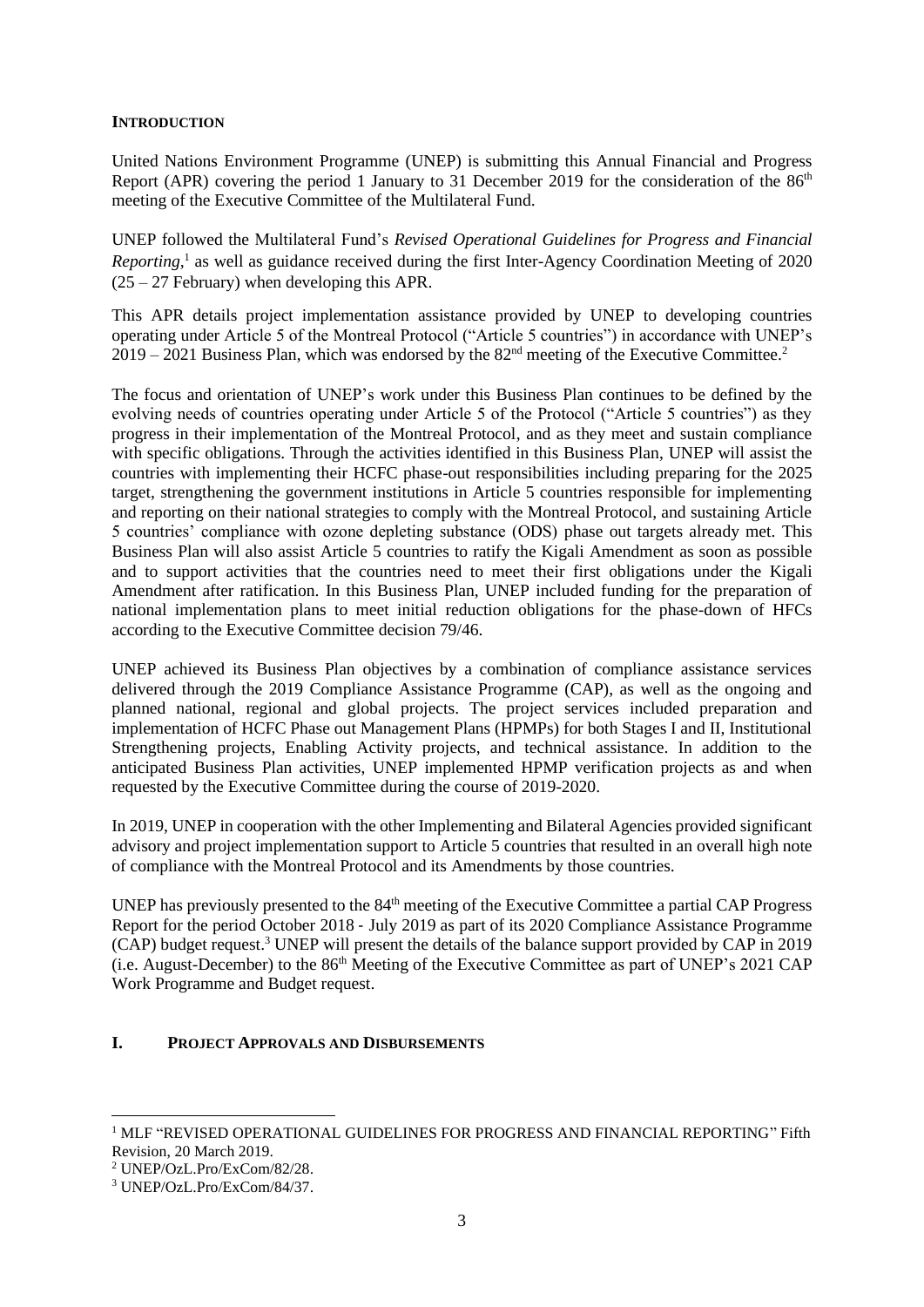## <span id="page-23-0"></span>**A. Annual Summary Data**

From June 1991 until the end of December 2019, the Executive Committee approved 2,461 projects for implementation by UNEP. The total funding approved for UNEP was US\$ 387,982,547 including programme support costs (PSC), which represents about 10.55% of the total funding allocation to date approved by the Multilateral Fund for all Implementing Agencies and bilateral agencies. Of these projects, 866 were time-sensitive Institutional Strengthening (IS) projects and 1,595 were objectivesensitive projects.

During 2019, the Executive Committee approved 112 new projects for UNEP to implement, including the 2019 CAP budget. The total value of those approvals was US\$ 19,507,390 plus PSC of US\$ 1,377,089.

| <b>Type</b>                        | Code       | Number approved<br>1991-2018 | Number approved<br>2019 | Total |
|------------------------------------|------------|------------------------------|-------------------------|-------|
| <b>Country Programmes</b>          | <b>CPG</b> | 95                           |                         | 95    |
| Demonstration                      | <b>DEM</b> | 4                            |                         |       |
| <b>Institutional Strengthening</b> | <b>INS</b> | 821                          | 45                      | 866   |
| Investment project                 | <b>INV</b> |                              |                         |       |
| Project preparation                | <b>PRP</b> | 222                          | 27                      | 249   |
| Technical assistance               | <b>TAS</b> | 1010                         | 38                      | 1,048 |
| Training                           | <b>TRA</b> | 196                          |                         | 196   |
| <b>Total</b>                       |            | 2,272                        | 112                     | 2461  |

Annex 1: Annual Summary provides details.

## <span id="page-23-1"></span>**B. Interest**

The interest accrued from 1991-2019 was US\$ 11,271,125 as follows:

| Year      | Interest (US\$) |
|-----------|-----------------|
| 1991-2018 | 10,844,905      |
| 2019      | 426,220         |
| Total     | 11,271,125      |

## <span id="page-23-2"></span>**C. Summary Data by Type (CPG, DEM, INS, INV, PRP, TAS, TRA)**

The 112 projects that the Executive Committee approved in 2019 for UNEP implementation at the level of US\$ 19,507,390 plus PSC of US\$ 1,377,089. Of those, 45 were time-sensitive IS projects and 67 were objective-sensitive activities comprising:

| l'ype                              | Code       | Number |
|------------------------------------|------------|--------|
| <b>Institutional Strengthening</b> | <b>INS</b> |        |
| Investment project                 | <b>INV</b> |        |
| Project preparation                | <b>PRP</b> |        |
| Technical assistance               | <b>TAS</b> |        |
| Total                              |            |        |

See Annex 1: Summary Data by Projects Type.

## <span id="page-23-3"></span>**D. Multi-year Agreements**

From June 1991 until the end of December 2019, the Executive Committee has approved a cumulative 461 MYAs (PHA) for implementation by UNEP. The total funding approved for UNEP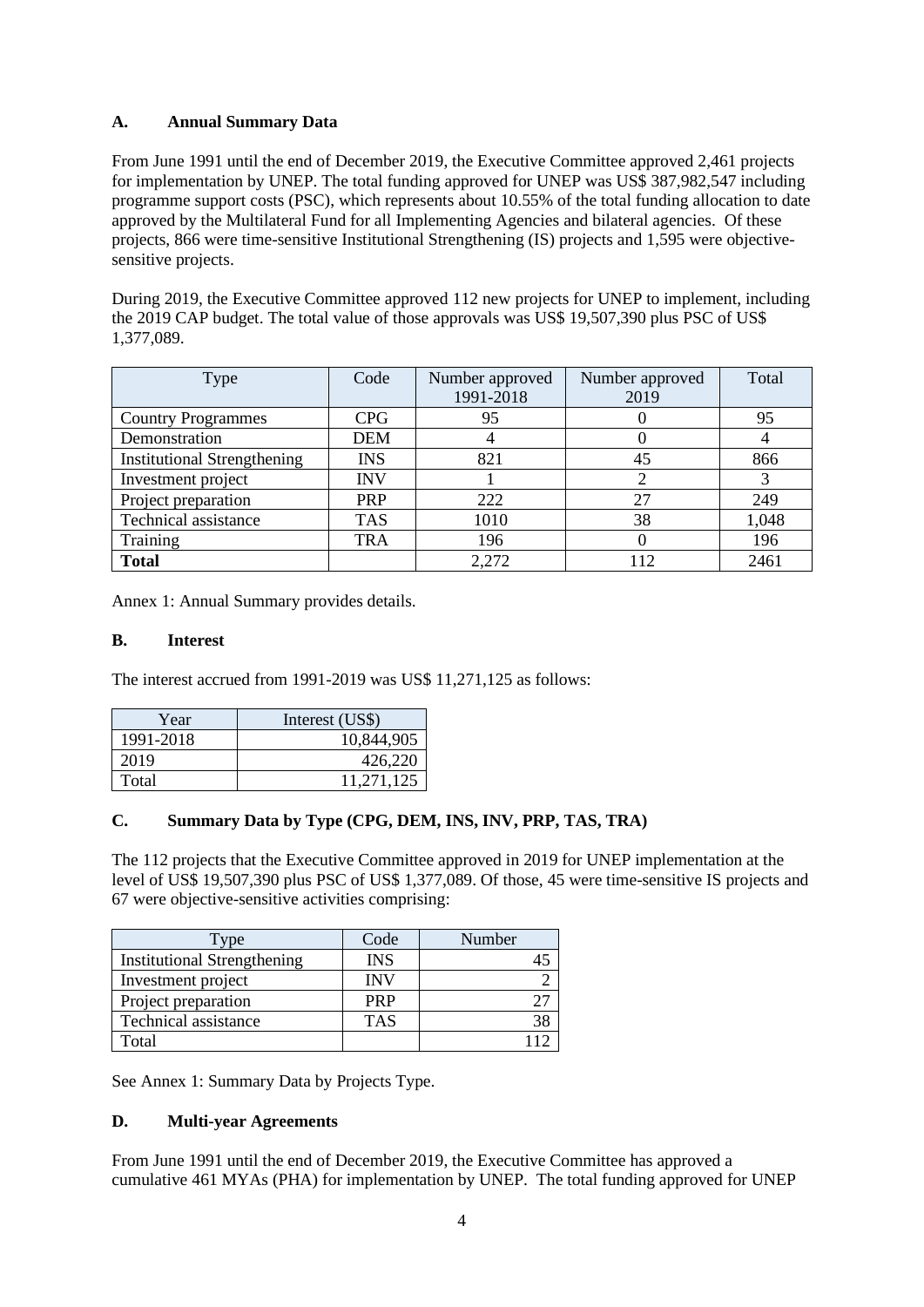for MYAs during this period was US\$ 47,573,536 plus adjustments excluding programme support costs (PSC).

## <span id="page-24-0"></span>**E. Sector Phase-Out by Country**

N/A

## <span id="page-24-1"></span>**II. PROJECT COMPLETIONS SINCE LAST REPORT**

## <span id="page-24-2"></span>**A. ODP Phased Out Since Last Report**

UNEP only implements non-investment projects (i.e. capacity building and technical assistance). Due to the nature of these projects, the directly associated ODP phase out is either zero or small according to the approved projects. The cumulative ODP phase-out achieved as a result of all completed UNEP projects to date is 1,583.2 ODP tonnes.

| Type       | Amount phased out<br>1991-2018 (ODP tonnes) | Amount phased out<br>2019 (ODP tonnes) | Total   |
|------------|---------------------------------------------|----------------------------------------|---------|
| <b>INS</b> | 144.1                                       |                                        | .44.    |
| <b>TAS</b> | 681.2                                       | 9.6                                    | 690.8   |
| <b>TRA</b> | 747.8                                       |                                        | 747.8   |
| <b>INV</b> | 0.5                                         | 0                                      | 0.5     |
|            | 1,573.6                                     | 9.6                                    | 1,583.2 |

## <span id="page-24-3"></span>**B. Non-Investment Project Completions Since Last Report**

During 2019, UNEP completed 97 projects as follows for a total value of US\$ 15,741,122 excluding PSC:

| Type                               | Code       | Number |
|------------------------------------|------------|--------|
| <b>Institutional Strengthening</b> | <b>INS</b> | 48     |
| Technical assistance               | <b>TAS</b> | 49     |
| Training                           | <b>TRA</b> |        |
| <b>Country Programmes</b>          | <b>CPG</b> |        |
| Investment                         | <b>INV</b> |        |
| Project preparation                | <b>PRP</b> |        |
| Demonstration                      | <b>DEM</b> |        |
| Total                              |            |        |

The completion of projects by region was as follows:

| Region                          | Number |
|---------------------------------|--------|
| Africa                          | 51     |
| Asia and the Pacific            | 22     |
| Europe and Central Asia         |        |
| Latin America and the Caribbean | 17     |
| West Asia                       |        |
| Global                          |        |
| Total                           |        |

See Annex II, Completed Non-Investment Projects for details.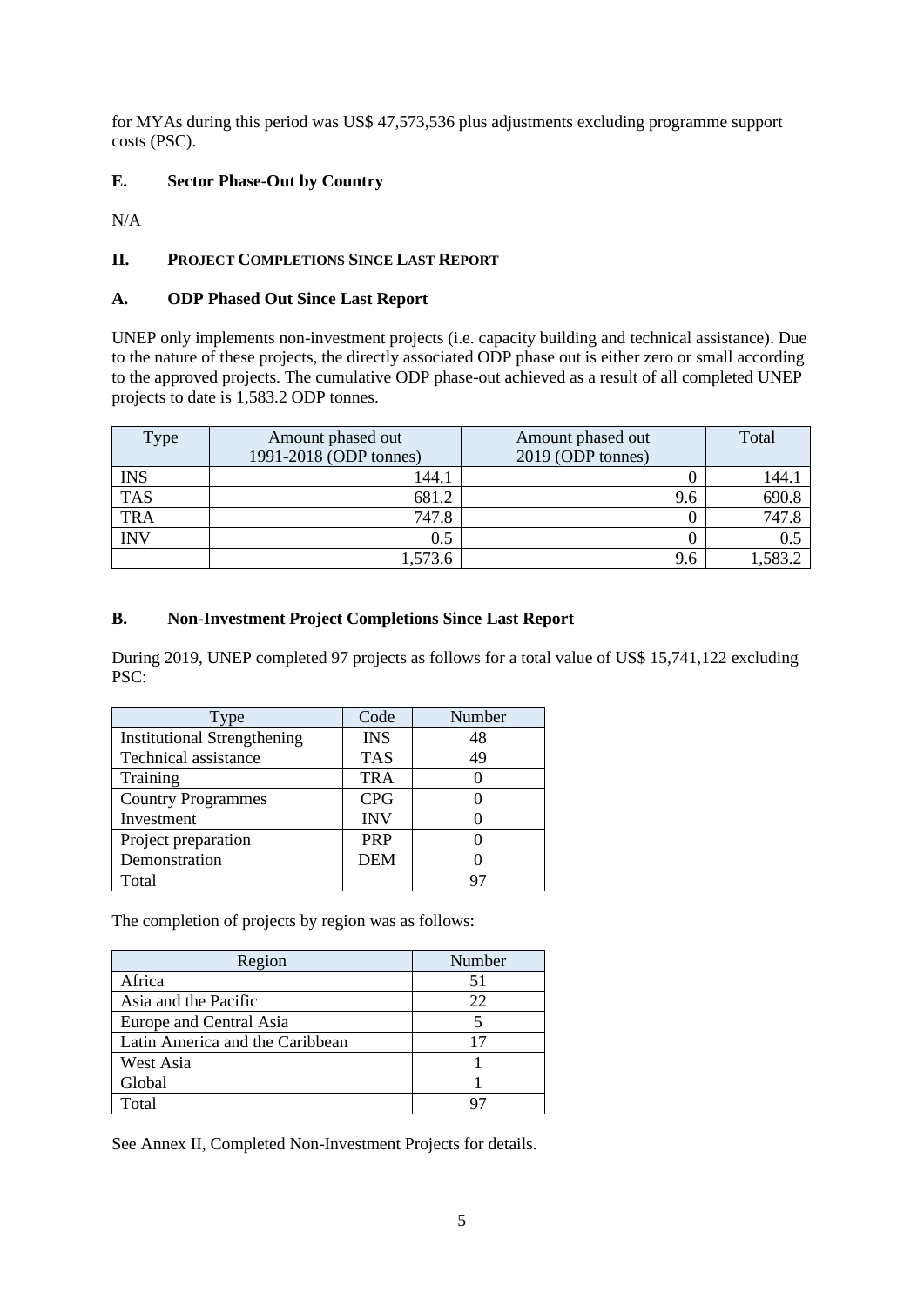## **III. GLOBAL AND REGIONAL PROJECT HIGHLIGHTS**

## <span id="page-25-0"></span>**(a) Global Projects**

During this APR reporting period, UNEP implemented two global projects:

- Compliance Assistance Programme: 2018 (GLO/SEV/80/TAS/341)
- Compliance Assistance Programme: 2019 (GLO/SEV/82/TAS/347)

## <span id="page-25-1"></span>**(b) Regional Projects**

During this APR reporting period, UNEP implemented three regional projects:

- HCFC phase-out management plan for PIC countries through regional approach (stage I, second tranche)
- Development of stage II of HCFC phase-out management plans for PIC countries through regional approach
- Promoting alternative refrigerants in air-conditioning for high ambient countries in West Asia (PRAHA-II)

## <span id="page-25-2"></span>**IV. Performance Indicators**

## <span id="page-25-3"></span>**(a) Agency Business Plan Performance Goals**

Through decision 82/47, the Executive Committee adopted the following performance indicators for UNEP for 2019: 4

| Type of indicator      | Short title                             | Calculation                                                                                                        | 2019 target               | <b>UNEP</b> assessment<br>of 2019 results<br>achieved |
|------------------------|-----------------------------------------|--------------------------------------------------------------------------------------------------------------------|---------------------------|-------------------------------------------------------|
| Planning--<br>Approval | <b>Tranches</b><br>approved             | Number of tranches<br>approved vs. those planned*                                                                  | 38                        | 27                                                    |
| Planning--<br>Approval | Projects/activities<br>approved         | Number of<br>projects/activities approved<br>vs. those<br>planned (including project<br>preparation activities) ** | 94                        | 72                                                    |
| Implementation         | Funds disbursed                         | Based on estimated<br>disbursement in progress<br>report                                                           | <b>US</b><br>\$23,851,129 | US.<br>21, 151, 733                                   |
| Implementation         | ODS phase-out                           | ODS phase-out for the<br>tranche when the next<br>tranche is approved vs.<br>those planned per business<br>plans   | 153.8 ODP<br>tonnes       | 9.6                                                   |
| Implementation         | Project<br>completion for<br>activities | Project completion vs.<br>planned in progress reports<br>for all activities (excluding<br>project preparation)     | 75                        | 97                                                    |
| Administrative         | Speed of<br>financial<br>completion     | The extent to which projects<br>are financially completed 12<br>months after project<br>completion                 | 18 months                 | 16 months                                             |

<sup>4</sup> UNEP/OzL.Pro/ExCom/77/30, Annex VI.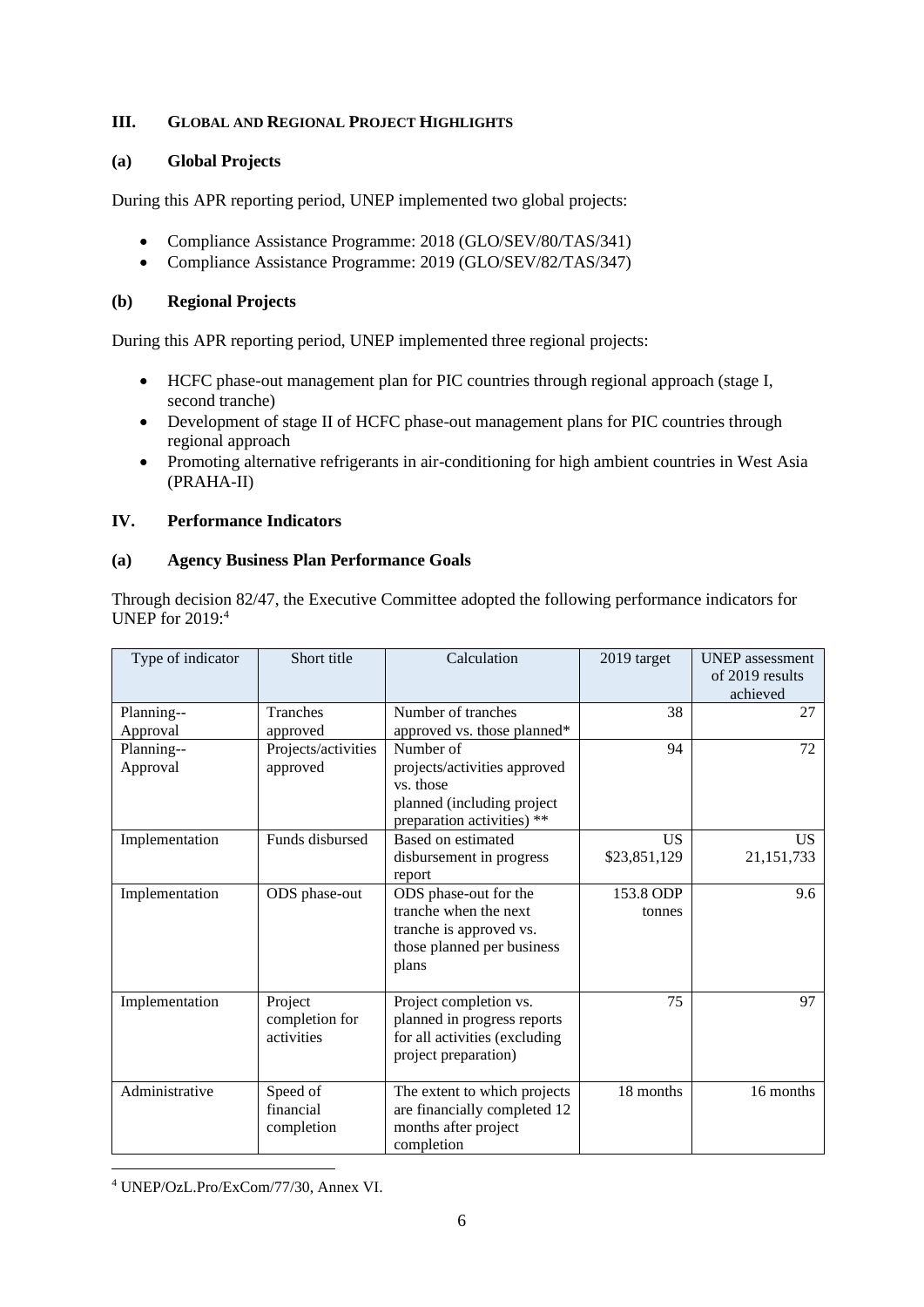| Type of indicator | Short title                                                 | Calculation                                                                                                | $2019$ target | <b>UNEP</b> assessment<br>of 2019 results<br>achieved |
|-------------------|-------------------------------------------------------------|------------------------------------------------------------------------------------------------------------|---------------|-------------------------------------------------------|
|                   |                                                             |                                                                                                            |               |                                                       |
| Administrative    | Timely<br>submission of<br>project<br>completion<br>reports | Timely submission of<br>project completion reports<br>VS.<br>those agreed                                  | 26            | 30                                                    |
| Administrative    | Timely<br>submission of<br>progress reports                 | Timely submission of<br>progress reports and<br>business<br>plans and responses unless<br>otherwise agreed | On time       | On time                                               |

<span id="page-26-0"></span>\* The target of an agency would be reduced if it could not submit a tranche owing to another cooperating or lead agency, if agreed by that agency.

\*\* Project preparation should not be assessed if the Executive Committee has not taken a decision on its funding.

## **(b) Cumulative Completed Investment Projects**

Not applicable to UNEP.

## <span id="page-26-1"></span>**(c) Cumulated Completed Non-Investment Projects**

UNEP has completed a total of 97 non-investment projects excluding project preparation assistance. Of the total amount of US\$ 15,741,122 approved plus adjustment (excluding PSC) 95 % has been disbursed. It took an average 13 months from approval for the first disbursement and 40 months from approval to completion. The breakdown and details are provided in the Annexes

## <span id="page-26-2"></span>**(d) Cumulative Ongoing Investment Projects**

Not applicable to UNEP.

## <span id="page-26-3"></span>**(e) Cumulative Ongoing Non-Investment Projects**

UNEP has 361 ongoing non-investment projects excluding project preparation assistance. Of the total amount of US\$ 60,167,196 approved plus adjustment (excluding PSC) 24 % has been disbursed. It took an average of 12 months from approval for the first disbursement (i.e. when expenditure report is submitted by the partner country and recorded in UMOJA). The average number of months from approval to planned completion is 38 months (as per agreements the duration of tranches). The breakdown and details are provided in the Annexes.

## <span id="page-26-4"></span>**V. STATUS OF AGREEMENTS AND PROJECT PREPARATION (WHERE APPLICABLE), BY COUNTRY**

## <span id="page-26-5"></span>**(a) Agreements to be signed/executed/finalized and when they will be ready for disbursing**

In 2019, UNEP assisted the following 45 countries with the preparation and submission of their IS renewal requests, and then with the establishment of agreements for the project implementation:

ExCom-83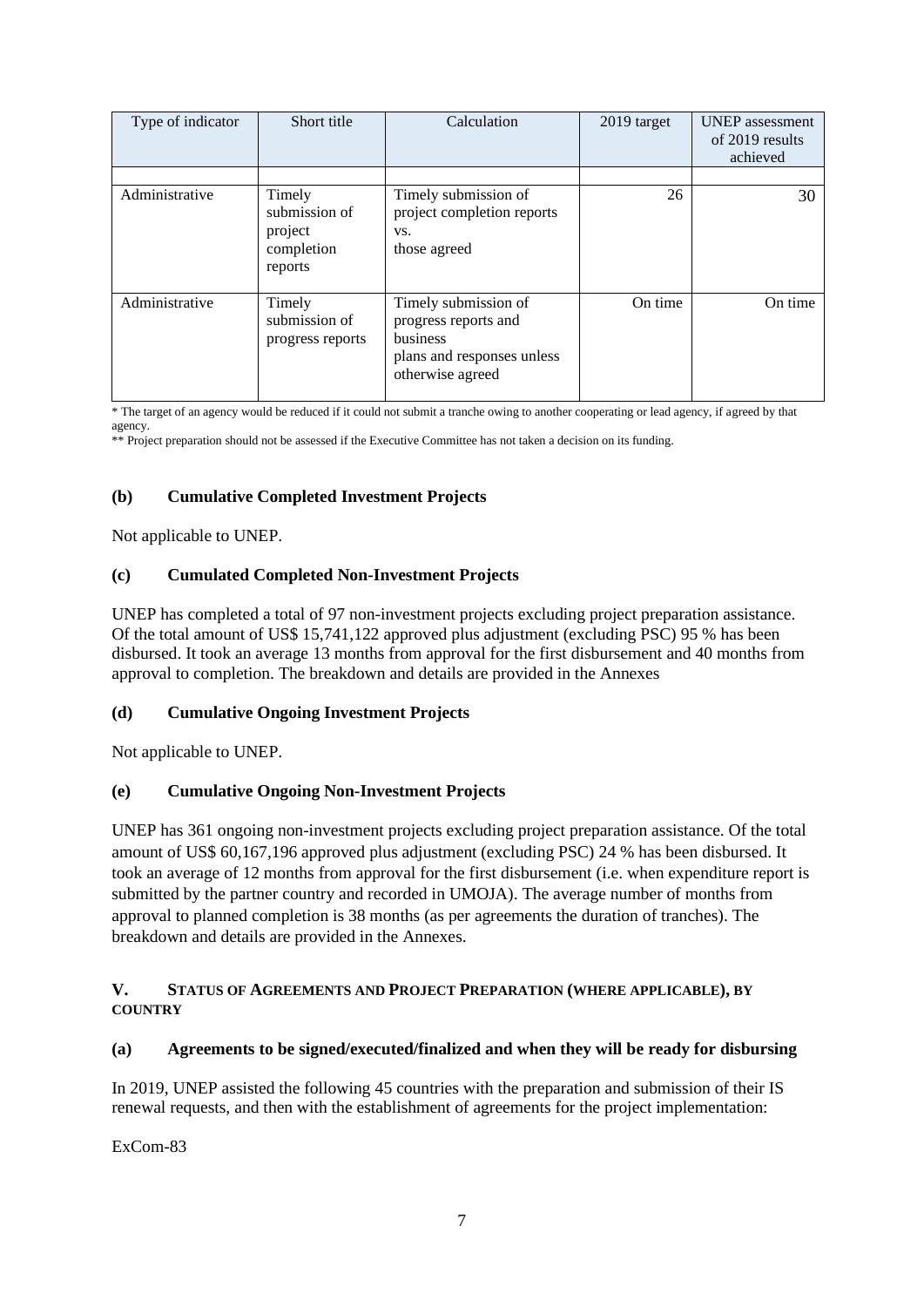| Afghanistan | <b>Bhutan</b>                | Burkina Faso                            | Cambodia                 | Cote<br>d'Ivoire | Democratic<br>Republic of the<br>Congo (the) |
|-------------|------------------------------|-----------------------------------------|--------------------------|------------------|----------------------------------------------|
| Ecuador     | Eswatini (the<br>Kingdom of) | Gambia (the)                            | Guinea-<br><b>Bissau</b> | Honduras         | Kiribati                                     |
| Liberia     | Mongolia                     | Palau                                   | Philippines<br>(the)     | Samoa            | Solomon Islands                              |
| Somalia     | Tonga                        | United<br>Republic of<br>Tanzania (the) | Zambia                   | Zimbabwe         |                                              |

## ExCom-84

| Albania         | Angola           | Bahamas (the) | Benin   | <b>Bolivia</b> | Cameroon |
|-----------------|------------------|---------------|---------|----------------|----------|
|                 |                  |               |         |                |          |
| Chad            | Comoros          | Cook Islands  | Eritrea | Guyana         | Jamaica  |
|                 |                  |               |         |                |          |
| <b>Marshall</b> | <b>Mauritius</b> | Micronesia    | Myanmar | Namibia        | Niger    |
| Islands         |                  |               |         |                |          |
| Rwanda          | Senegal          | Timor Leste   | Vanuatu |                |          |
|                 |                  |               |         |                |          |

These renewals represent 43 % of all of the IS projects in UNEP's project portfolio:

| Region                    | Total number of countries<br>assisted by UNEP for IS | Number of IS renewals<br>approved in 2019 |
|---------------------------|------------------------------------------------------|-------------------------------------------|
| Africa                    | 48                                                   |                                           |
| Asia Pacific              | 26                                                   |                                           |
| West Asia                 |                                                      |                                           |
| Europe & Central Asia     |                                                      |                                           |
| Latin America & Caribbean | $22*$                                                |                                           |
| Total                     | 104                                                  |                                           |

\*IS project for El Salvador is incorporated into HPMP until 2020.

## <span id="page-27-0"></span>**(b) Project Preparation by country, approved amount, and amount disbursed**

UNEP has completed 187 project preparation activities totaling US\$ 8,305,123 of which 100 % has been disbursed. It took an average 32 months from approval to planned completion. As of 31 December 2019, UNEP also has 56 ongoing project preparation activities totaling US\$ 1,898,857 of which 11 % has been disbursed.

## <span id="page-27-1"></span>**VI. ADMINISTRATIVE ISSUES (OPERATIONAL, POLICY, FINANCIAL, AND OTHER ISSUES)**

## <span id="page-27-2"></span>**(a) Meetings Attended**

UNEP participated in the following global Montreal Protocol meetings in 2019:

| Meeting                                           | Date and venue             |
|---------------------------------------------------|----------------------------|
| 1 <sup>st</sup> Inter-Agency Coordination meeting | 5-7 March Montreal, Canada |
| 83 <sup>rd</sup> Executive Committee meeting      | 27-31 May Montreal, Canada |
| $62nd$ Implementation Committee meeting           | 29 June Bangkok, Thailand  |
| 41 <sup>st</sup> Open-Ended Working Group meeting | 1-5 June Bangkok, Thailand |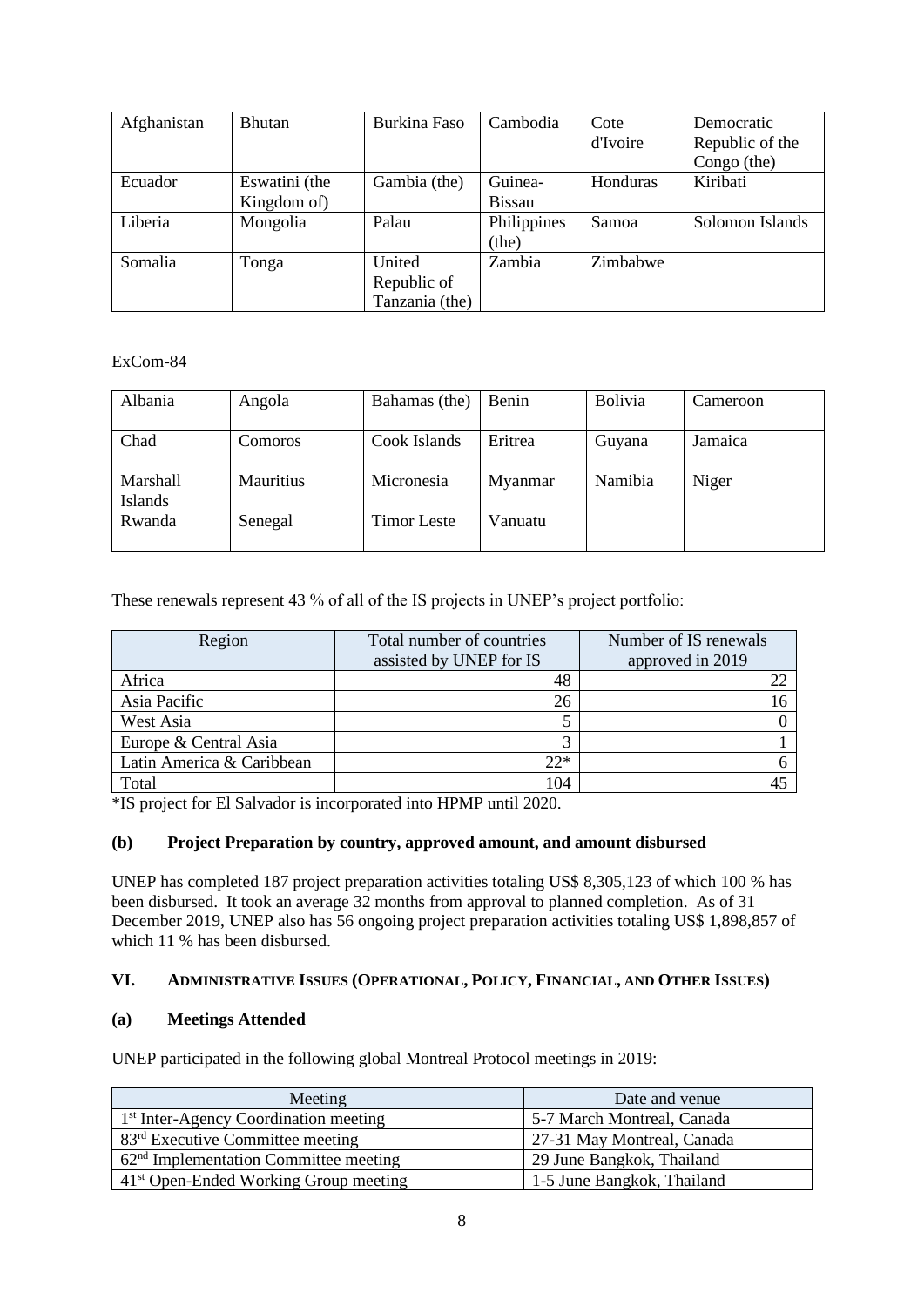| Meeting                                                          | Date and venue                  |
|------------------------------------------------------------------|---------------------------------|
| <sup>2nd</sup> Inter-Agency Coordination meeting                 | 9-11 October Montreal, Canada   |
| $63rd$ Implementation Committee meeting                          | 2 November Rome, Italy          |
| 31 <sup>st</sup> Meeting of the Parties to the Montreal Protocol | 4-8 November Rome, Italy        |
| 84 <sup>th</sup> Executive Committee meeting                     | 16-20 December Montreal, Canada |

UNEP will provide an update of the regional/national meetings in which it participated in 2019, as well as meetings organized by CAP itself, in the 2021 CAP Work Programme and Budget which is being submitted to the 86<sup>th</sup> meeting of the Executive Committee.

## <span id="page-28-0"></span>**(b) Implementing Agency and Other Co-operation**

UNEP's work under the Multilateral Fund is performed in close cooperation and coordination with the Multilateral Fund Secretariat, Ozone Secretariat, the other Implementing Agencies (UNDP, UNIDO, World Bank), bilateral agencies, and other partners at the international, regional and national levels.

Regional Network meetings. UNEP invited the Multilateral Fund Secretariat, Ozone Secretariat, and other Implementing Agencies to all of the main meetings of the Regional Networks of Ozone Officers. This action facilitated the work of the Secretariats and agencies by providing a convenient platform for conveying their key messages to Article 5 countries in a given region, easy access to Ozone Officers and partners for bilateral discussions on compliance issues, and opportunities to discuss and advance their agency's project preparation and implementation activities.

HPMP implementation. UNEP implements many of its projects on the ground in countries jointly with other Implementing Agencies, where each agency co-implements complementary parts of a single project. For example, in 2019 UNEP was the Lead Agency for the HPMP implementation for 73 Article 5 countries, and the Cooperating Agency for the HPMPs of 30 countries. UNEP cooperated with UNIDO 52 countries, UNDP 30 countries, Germany 1 country, and Japan 1 country for HPMP implementation.

<span id="page-28-1"></span>Enabling Activities projects. In 2019, UNEP implemented 90 EA projects approved at ExCom-80 (31 projects), ExCom-81 (49 projects), ExCom-82 (9 projects) and ExCom-83 (1 project). Out of 90 EA projects, UNEP is a sole lead agency for 80 projects and collaborating with the Government of Italy (3) and UNIDO (1) in four projects. Also, UNEP implements EA projects as a cooperating agency with UNDP (4) and UNIDO (2) in six projects.

## **Other Issues**

No issues.

## <span id="page-28-2"></span>**Annex I: Country Developments**

## <span id="page-28-3"></span>**A. Highlights of projects and activities (other than IS)**

Included in the PR tables under column Remarks 2019 and Remarks (Latest information) 2020 (UP TO THE END OF JUNE)

## <span id="page-28-4"></span>**B. Institutional strengthening**

UNEP assisted the following 104 countries with the implementation of their IS projects in 2019:

| $\sim$<br>$0+0.32$<br>--<br>. | $\overline{\phantom{a}}$<br>H111<br><b>TTIT</b> | $\mathbf{v}$<br>J10er<br>ັ<br>. |
|-------------------------------|-------------------------------------------------|---------------------------------|
| <b>м.</b><br>Albania          | abon                                            | $\sim$<br>Niue                  |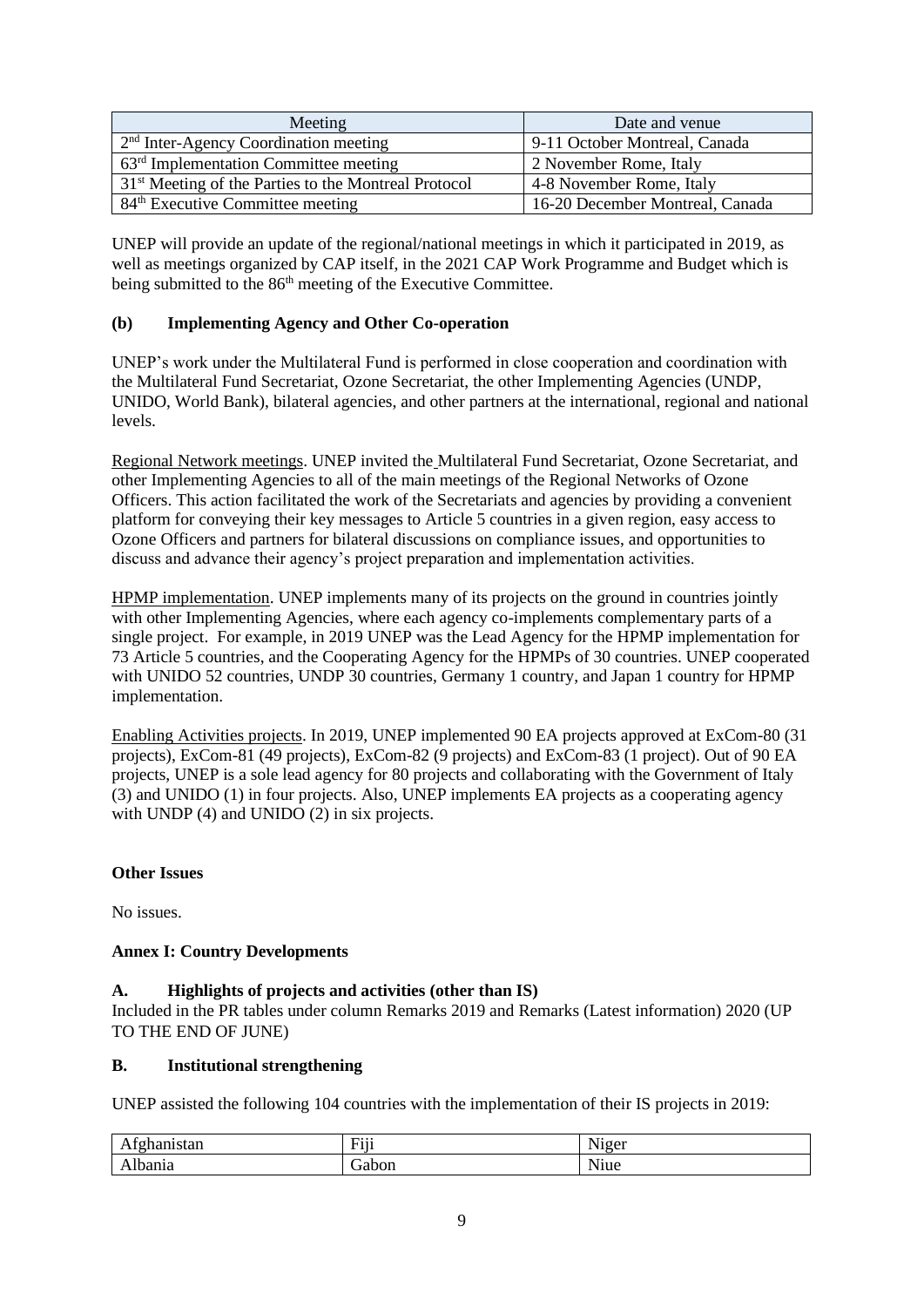| Algeria                  | Gambia                  | Palau                 |
|--------------------------|-------------------------|-----------------------|
| Angola                   | Grenada                 | Paraguay              |
| Antigua and Barbuda      | Guatemala               | Peru                  |
| <b>Bahamas</b>           | Guinea                  | Philippines           |
| <b>Bahrain</b>           | Guinea-Bissau           | Republic of Moldova   |
| <b>Barbados</b>          | Guyana                  | Rwanda                |
| <b>Belize</b>            | Haiti                   | Saint Kitts and Nevis |
| Benin                    | Honduras                | Saint Lucia           |
| <b>Bhutan</b>            | Iraq                    | Saint Vincent and the |
|                          |                         | Grenadines            |
| Bolivia                  | Jamaica                 | Samoa                 |
| <b>Botswana</b>          | Kenya                   | Sao Tome and Principe |
| <b>Brunei Darussalam</b> | Kiribati                | Saudi Arabia          |
| <b>Burkina Faso</b>      | Kuwait                  | Senegal               |
| <b>Burundi</b>           | Kyrgyzstan              | Seychelles            |
| Cambodia                 | Lao People's Democratic | Sierra Leone          |
|                          | Republic                |                       |
| Cameroon                 | Lesotho                 | Solomon Islands       |
| Cape Verde               | Liberia                 | Somalia               |
| Central African Republic | Madagascar              | South Sudan           |
| Chad                     | Malawi                  | Sudan                 |
| Comoros                  | Maldives                | Suriname              |
| Congo                    | Mali                    | Swaziland             |
| Cook Islands             | Marshall Islands        | Tanzania              |
| Cote d'Ivoire            | Mauritania              | <b>Timor Leste</b>    |
| <b>DPR</b> Korea         | Mauritius               | Togo                  |
| DR Congo                 | Micronesia FS           | Tonga                 |
| Diibouti                 | Mongolia                | Tuvalu                |
| Dominica                 | Morocco                 | Uganda                |
| Dominican Republic       | Mozambique              | Vanuatu               |
| Ecuador                  | Myanmar                 | Vietnam               |
| El Salvador*             | Namibia                 | Yemen                 |
| <b>Equatorial Guinea</b> | Nauru                   | Zambia                |
| Eritrea                  | Nepal                   | Zimbabwe              |
| Ethiopia                 | Nicaragua               |                       |

\*Included in HPMP stage 1

There has been turnover of Ozone Officers in some countries and some political instability in other countries which impacted the progress of implementation.

## <span id="page-29-0"></span>**C. Activities that were provided by UNEP from its administrative costs**

As per the approved 2019 CAP Work Programme and Budget, UNEP funded one post from programme support costs in 2019 to provide administrative and financial support for the programme:

• 1 (one) post from programme support costs in 2019 to provide administrative and financial support for the programme:

## <span id="page-29-1"></span>**D. Activities conducted by UNEP to assist other agencies**

Implementing joint activities with partner implementing agencies proved to be cost effective and strategic in meeting country and regional needs. Several examples are highlighted below: